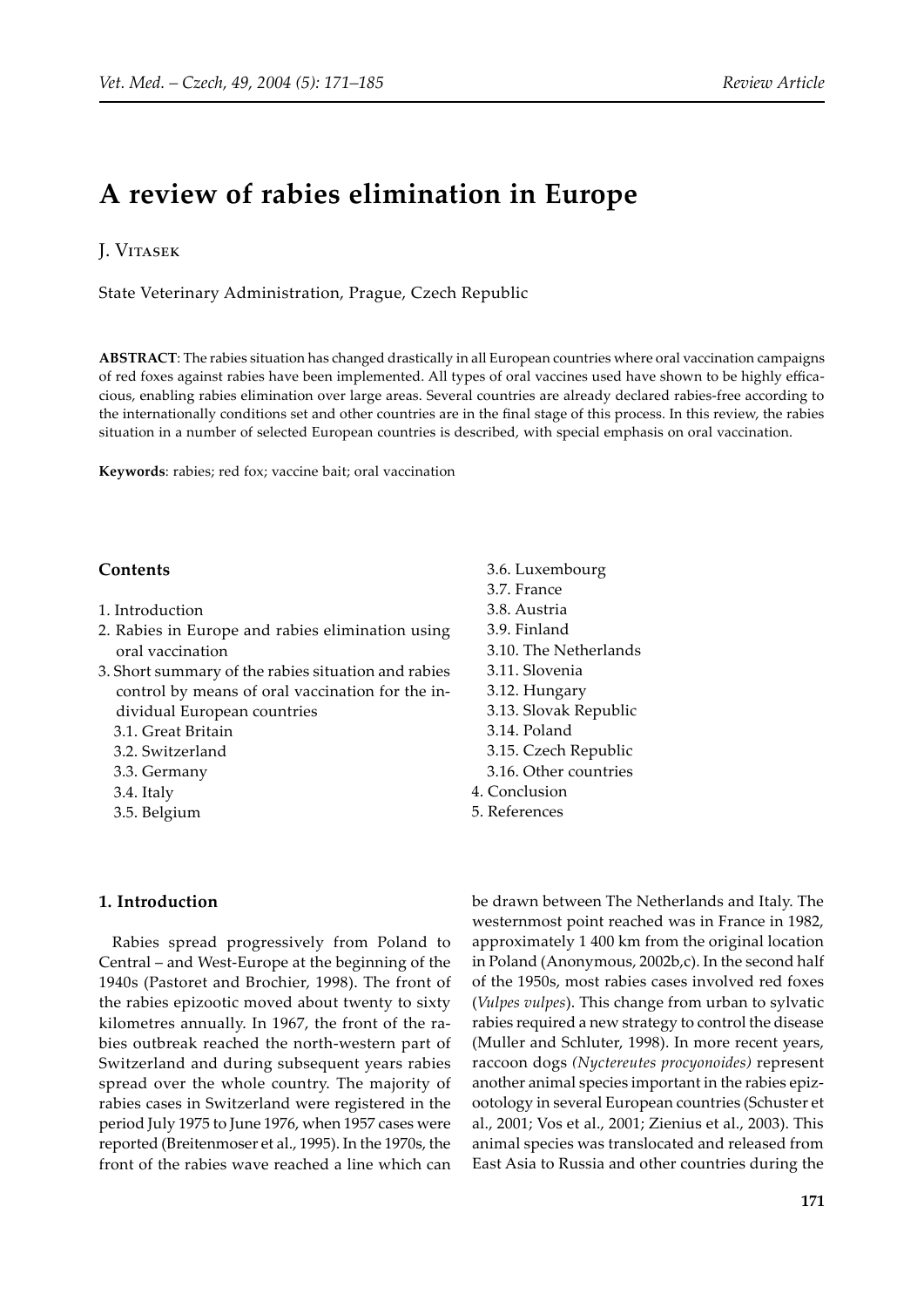twenties of the last century (Russia, Baltic countries, Finland, Poland) (Nowak, 1993).

It was assumed that with increasing fox density, the number of contacts between foxes would also increase. Hence, rabies could spread among the fox population when a certain threshold density was reached, giving rise to epizootics. Therefore, efforts to halt the spread of this virus disease were directed to reduce the red fox population below this threshold. For this purpose, different methods were applied; e.g. hunting, gassing of fox dens, digging up the cubs, poisoning. However, it was recognised that these methods did not give good results in the long term and new methods were asked for.

First field trials involving vaccination of the red fox were performed in Switzerland and Germany. Red foxes were captured and vaccinated by the parenteral route with an inactivated vaccine and subsequently released. This method was very time consuming and labour-intensive and only a very limited number of the red foxes were immunised. The method was rapidly abandoned (Aubert et al., 1994; Aubert, 1995).

## **2. Rabies in Europe and rabies elimination using oral vaccination**

At the beginning of 1960s, Baer et al. (1971) found, that there was a possibility to protect red foxes against rabies by means of oral vaccination with attenuated rabies viruses. The ERA (Evelyn Rokitnicki Abelseth) virus-strain was used in these trials. This did not draw any attention until the year 1970, when the author presented the results at a WHO conference in Europe (Wandeler, 2000). The paper was subsequently published and has created a scientific base for the commencement of oral vaccination due to its effectiveness in the immunization of the red foxes, whereby the attenuated rabies virus enters the body over the mucous membrane of oral cavity and pharynx. Oral vaccination campaign has led to the elimination of rabies in various regions and has pushed the front of the rabies wave back eastwards. It is in fact the first example of pathogen elimination from the wild animal population by means of vaccination and not by means of reduction of a host population (Artois et al., 2001). The first field trial with oral vaccination was performed in Switzerland in the year 1978 (Steck et al., 1982a,b). A significant part of the country was freed from rabies during the following four years till the year 1982 (Kappeler

and Wandeler, 2000). During the eighties, oral vaccination against rabies was commenced in several other western European countries (Germany – 1983, Italy – 1984, Austria, Belgium, France, Luxembourg – 1986, Finland, The Netherlands – 1988). Political changes in the central and eastern European countries at the end of nineties in the last century enabled others to join this programme of oral vaccination (Slovenia – 1988, Czech Republic – 1989, Hungary, Slovakia – 1992, Poland – 1993) (Aubert et al., 1994; Muller and Schluter, 1998; Vos et al., 2000). Clear improvement in the disease situation on the treated territory could be seen soon after the commencement of oral vaccination (Brochier et al., 1988, 1991a). However, it became clear that it was necessary to cover large areas and coordinate the whole process at the international level for maximum impact (Frisch et al., 1987; Anonymous, 1989). Information obtained and lessons learned from the first years of oral vaccination campaigns have been taken into account to modify the vaccination strategy, resulting in the elimination of rabies from large areas (Schluter and Muller, 1995). By the year 1994, oral vaccination of red foxes had commenced in 17 European countries. In the middle of 1990s about 15 million baits were distributed every year. In the year 1994, the incidence of rabies cases had shrunk to less than 20% of the level at the start (Stohr and Meslin, 1996). The clear positive effect of oral vaccination on the rabies incidence in EU member states can be seen in the following table, compared to rabies prevalence in Europe:

|      | Europe total | <b>EU Member States</b> |
|------|--------------|-------------------------|
| 1980 | 18 605       | $11\,214 = 60.3\%$      |
| 1990 | 21 0 27      | $11.317 = 53.8\%$       |
| 1995 | 8 1 2 7      | $1242 = 15.3\%$         |
| 1999 | 6.586        | $102 = 1.5\%$           |

Source – Rabies Bulletin Europe (4/80, 4/90, 4/95, 4/99) Institut f. Epidemiologie, BFAV, 09/2000

In the year 2002, the situation improved even further. In the first half of the year, the EU member states registered only 43 rabies cases in total and from this number 19 cases were in Germany and 24 in Austria. These cases were concentrated in two areas: the federal state of Hesse in Germany and the Austrian province of Karnten, which is located at the south of the country and bordering Slovenia. Rabies was reintroduced in this part of Austria after six years. This outbreak after reinfec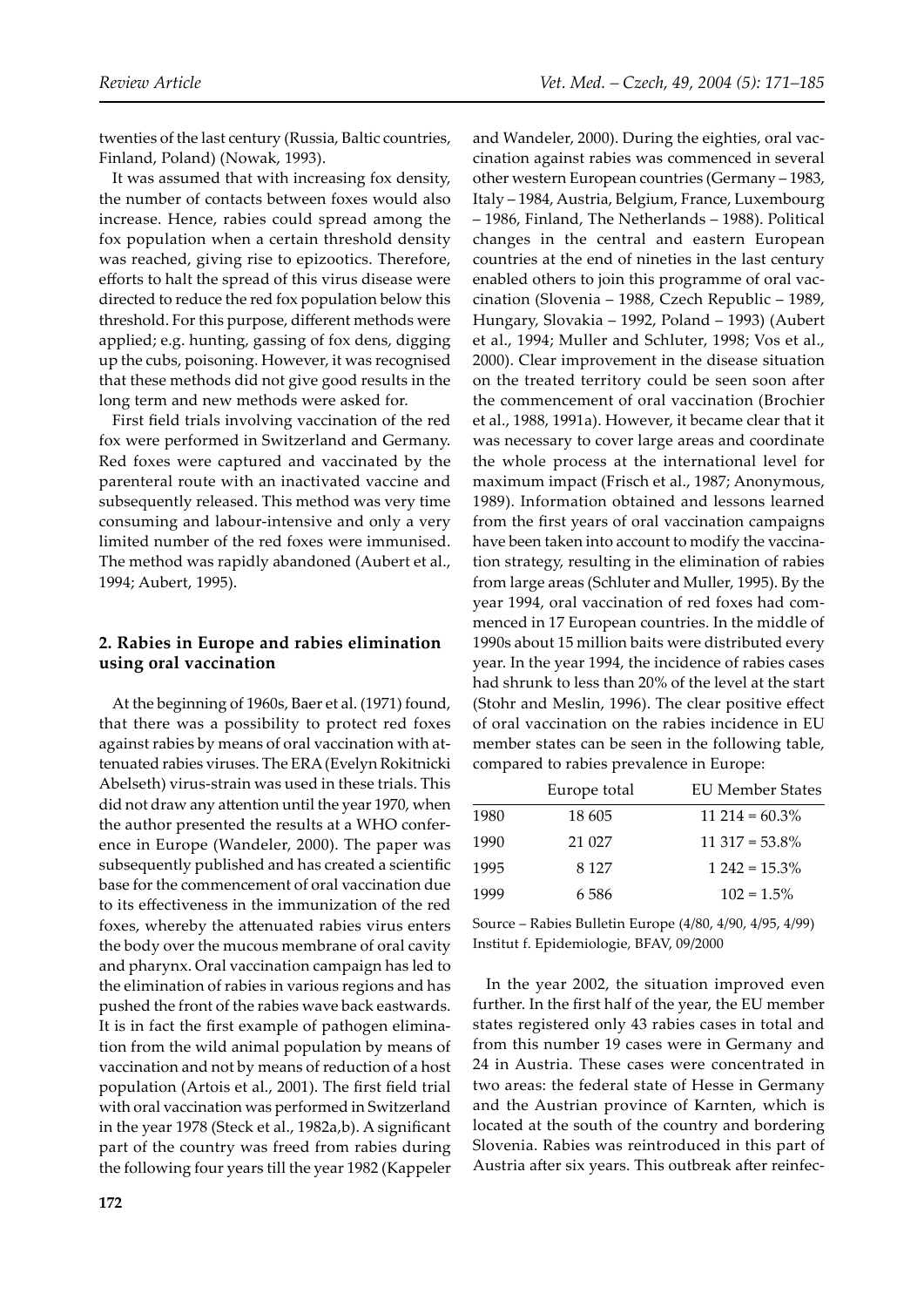tion in Austria was very effectively brought under control by means of emergency vaccination and no case was reported in the second half of 2002 (Vogl, 2002; Anonymous, 2002f).

## **3. Short summary of the rabies situation and rabies control by means of oral vaccination for the individual European countries**

Specific conditions in individual countries have to be taken into consideration when one tries to evaluate the whole process of rabies elimination. The situation, for instance, in Italy and Switzerland, and that in Belgium and France is quite different to that in Great Britain and Germany (in West Germany and in the former German Democratic Republic). Nevertheless it is still possible to draw on the experiences gained by these countries and learn from mistakes to find generally valid methods of rabies elimination, which can be useful for other countries considering or at the beginning of an elimination program. This enables rationalization of the whole programme.

#### **3.1. Great Britain**

In spite of the fact that Great Britain is a country free of terrestrial rabies and oral vaccination of red foxes against rabies have never been used here, it is interesting to familiarize oneself with the rabies history of the British Islands. The first documented cases concerning rabies were found in 1 026 (Fleming, 1871 – cited in Pastoret and Brochier, 1998), and the disease was present throughout the Middle Ages. Increase in the prevalence of rabies was registered from 1735 onwards and by 1776, rabies had spread all over Britain. Between 1752 and 1862, rabies was confirmed in the dog population in London. It is interesting that sources spoke about mad dogs. This is fully understandable, as the cause of the disease was at that time not known. In spite of the dense population of red foxes, rabies did not spread to other species with the exception of two outbreaks in deer during the years 1856 and 1886, when only the urban form of rabies was registered (Pastoret and Brochier, 1998).

By the end of the nineteenth century – in the years 1889 to 1898 – more than 160 people became infected, which led to a new Act coming into force in 1897. Enforcement of the Act and compliance with its requirements led to elimination in the year 1902. Unfortunately, the disease was reintroduced in 1918, but it was finally eradicated in the year 1922. 328 rabies cases were registered in total (Pastoret and Brochier, 1998).

In spite of being eliminated by 1922, rabies has caused 21 human deaths in Great Britain between 1922 and 1998. In all cases, the people got infected abroad (Pastoret and Brochier, 1998). Recently, on 24th November 2002, another human rabies case has been recorded, but this was connected with rabies found in bats (Fooks, 2002). This was the fourth confirmed human case due to bat rabies reported from Europe (Fooks et al., 2002).

Surveillance of British bats for lyssaviruses has taken place since 1985. The first positive case was registered in Newhaven during 1996. The second confirmed case of an EBL virus infection isolated from bats was found in September 2002 (Fooks et al., 2002). That is the reason why the UK lost the status of a rabies-free country according to the WHO rules since the 27th September 2002 (Muller, 2002).

Great Britain had very strict quarantine measures in place after the successful eradication of urban rabies, which required six months' of quarantine for all imported carnivores. These measures were scaled down later according to the animal health situation in the country of origin (Anonymous, 2003). From 1922 to 1970, 29 animals died in quarantine. In the following period, when vaccination with inactivated cell-cultured vaccines started, the number of rabies cases in quarantine decreased considerably; from 1971 to 1991, only two cases (ill dogs) were reported. Although 200 000 animals underwent quarantine since 1971, no case was recorded a�er the animals were released from quarantine (Pastoret and Brochier, 1998).

Despite the favourable disease situation in Great Britain, there have been several publications which considered the use of oral vaccination in case of sylvatic rabies introduction (Smith, 1995; Suppo et al., 2000; Smith and Cheeseman, 2002). Owing to the fact that several parts of Great Britain are extraordinarily densely populated by red foxes the fear of a rabies epizootic, in the case of rabies introduction, is understandable. Badgers represent another animal species which can influence, in the case of sylvatic rabies, the epidemic. Therefore the possible role of badgers in spreading terrestrial rabies has been studied as well (Smith, 2002).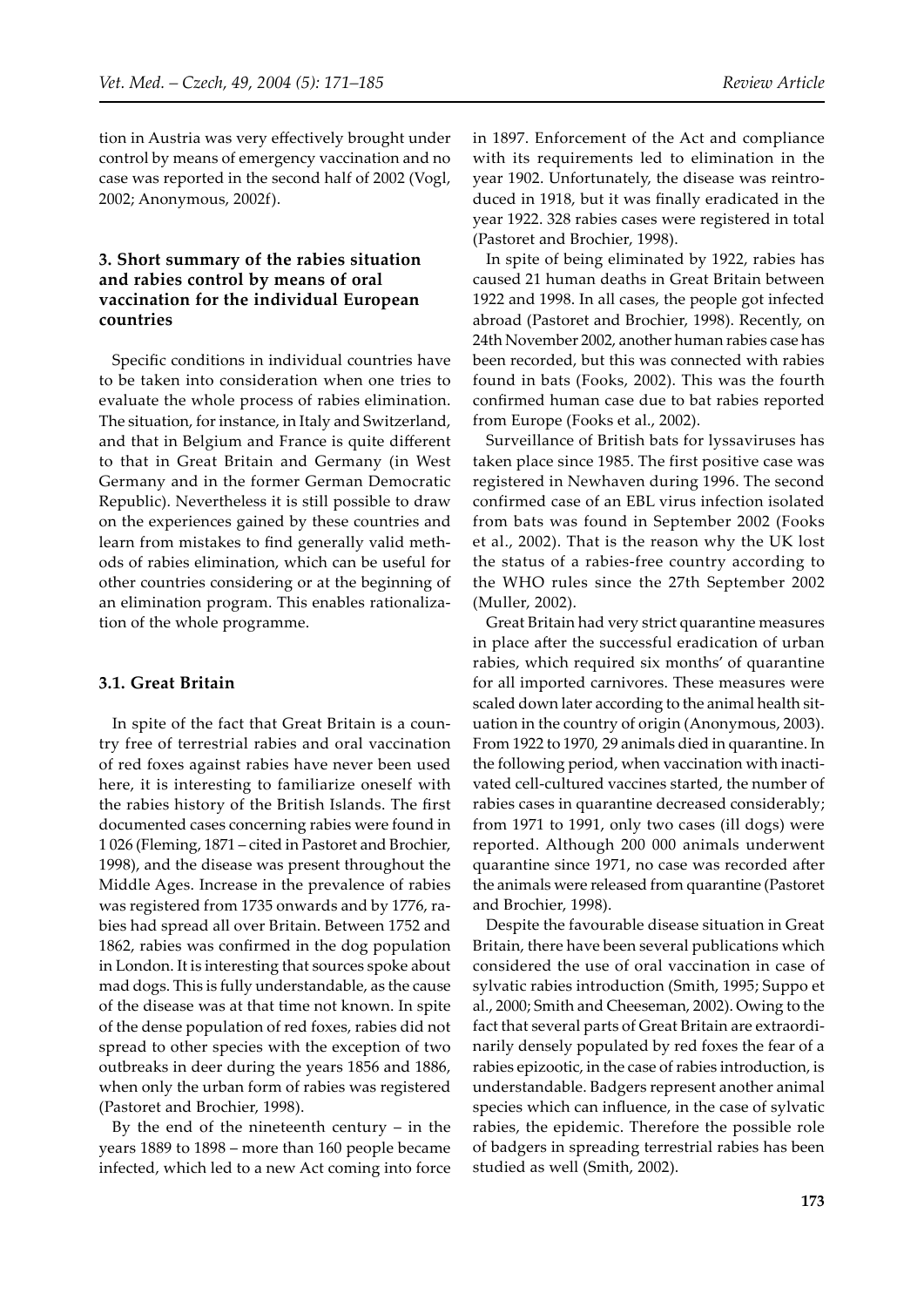## **3.2. Switzerland**

The first rabies case in red foxes was confirmed in Switzerland in March 1967. The spread of the disease and progress of its elimination during the following thirty years is described in detail by Muller et al. (2000). Up until 1977, on average three people died due to rabies annually.

Switzerland was the first European country to start oral vaccination, in 1978. It proved that the method is highly effective and suitable for practical use. It was as a matter of fact already a great success that the field trial took place at all considering that a lot of problems had to be solved at this time or were not clear, for example the residual pathogenicity of the vaccine virus. Scientists admit that nowadays it would be almost impossible to obtain all the necessary approvals enabling to start a similar action (Wandeler, 2000). The development of an effective, safe and attractive vaccine bait, selection of the correct vaccination strategy (spatial and temporal pattern) were the basic elements for the successful implementation of the oral vaccination campaign (Kappeler and Wandeler, 2000).

The first vaccination campaign was performed in the canton of Valais. The valley between the Alps ranges was chosen for the trial to reduce, as it was confirmed in a following period, the migration of red foxes. It was assumed that the fox density in the landscape  $\geq$ 1 500 metres above sea level is less than the threshold density necessary for rabies spread. The area of the canton was about 5 000 square kilometres in total, of which one quarter was  $\geq$ 1 500 metres above sea level. (Steck et al., 1982b). By the year 1982, ten vaccination campaigns had been carried out in the canton which freed the area from rabies. The topographical conditions of alpine Switzerland are very unique. Therefore, the whole country could be divided into distinct epidemiological units, which were progressively freed from this disease. Lakes, big and rapidly flowing rivers, mountain ranges, highways with protective fences and the cities are natural/artificial barriers which can prevent the spread of rabies (Wandeler et al., 1988a). The vaccine baits were distributed by hand. This was supported by complimentary vaccination by means of helicopters in regions at higher altitude (practically inaccessible). 15.5 baits per square kilometre were distributed on average. The amount of baits varied from 11 to 20 baits per square kilometre per campaign. The campaigns took place in March and

October. Elimination was deemed to be successful in the regions where 50–80% of the red foxes had detectable levels of virus neutralizing antibodies (Steck et al., 1982a; Wandeler et al., 1988b).

In the year 1982, 1 001 positive cases were reported, of which 652 cases were red foxes. In 1990, only 25 rabies cases were diagnosed, of which 24 cases were red foxes (Zanoni et al., 2000). As France did not begin vaccination in the neighbouring regions until 1992, rabies was repeatedly reintroduced (Breitenmoser et al., 2000). Another important factor for the reintroduction of this disease was the increase of the red fox population. Oral vaccination can only protect the fox population against a re-infection effectively if the number of non-vaccinated animals remains below the threshold density required for the spread of rabies (Breitenmoser et al., 1995). In 1994, 225 cases were reported. In the following year there were only 23 cases diagnosed and in the year 1996 only 6 rabies cases were reported (one red fox). In 1996, the last rabide fox was registered (Breitenmoser et al., 2000). In 1997, one rabies case in a dog imported from Morocco was registered. In total 17 109 rabies cases were registered during thirty years. 73% of the positive cases were in red foxes. 25 000 people had to be treated (Zanoni et al., 2000). According to WHO regulations Switzerland was declared rabies free in 1999 until the third quarter of 2002, when the third case of bat rabies in Switzerland was diagnosed. According to the OIE rules the country still remains rabies-free (Anonymous, 2002e).

In the first years of oral vaccination, the conventional vaccine SAD Bern was used. The capsule containing the vaccine was placed underneath the skin of chicken heads that were used as bait. Since 1991 the French vaccine SAG1 was used and later on an improved version – SAG2 – was used (Aubert et al., 1994). 2.8 millions of vaccine baits were laid on the territory during the twenty years (Zanoni et al., 2000).

## **3.3. Germany**

In the second half of the twentieth century, the rabies incidence continued to increase until the start of oral vaccination in 1983; the only exception was a very short period in the seventies, when the intensifying hunting pressure decreased the red fox population density (Schluter – personal communication).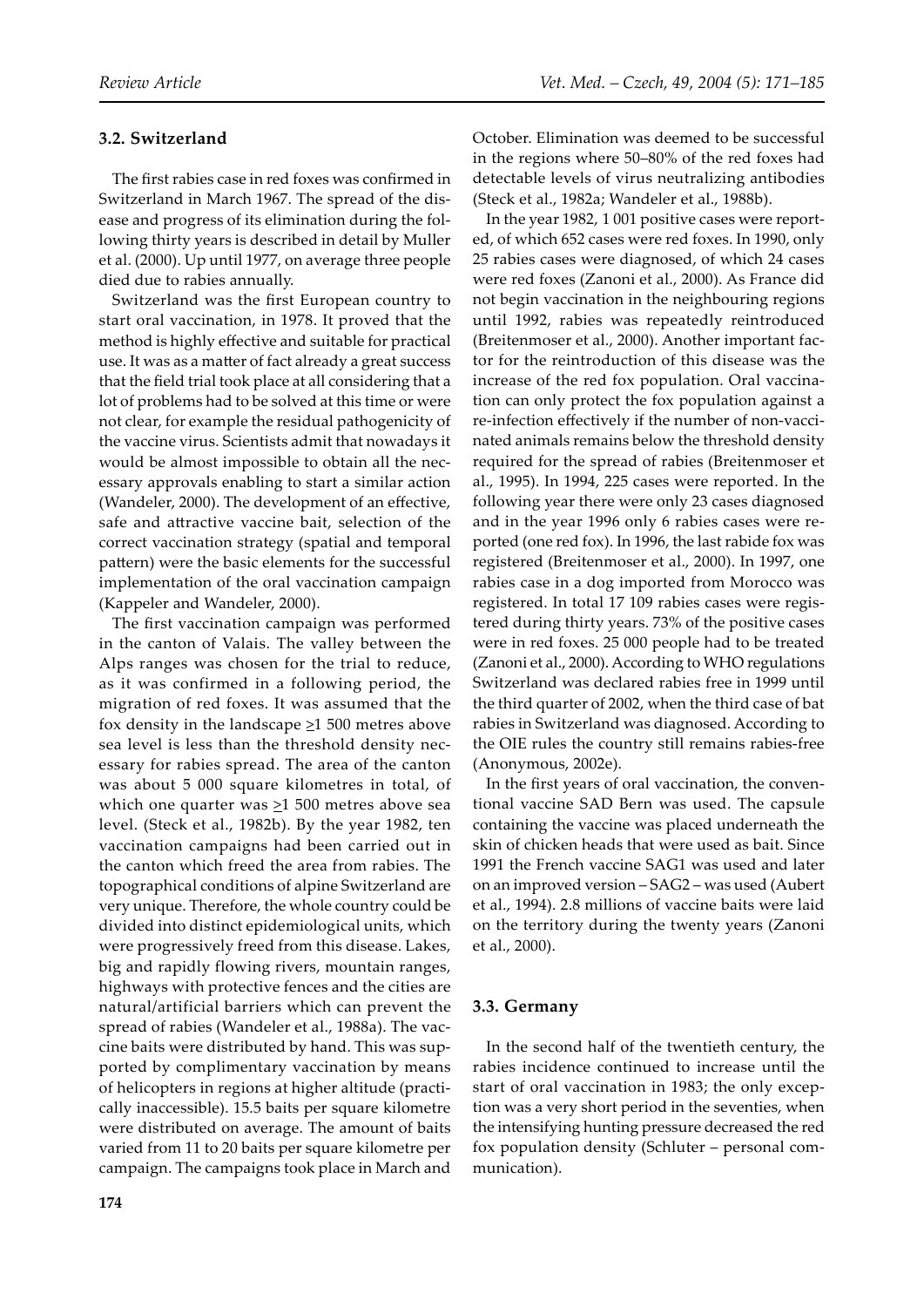In 1983, Germany joined Switzerland as the second country to carry out field trials with oral vaccination. The rabies virus selected was a variant of the original SAD Bern strain, and was called – SAD B19. From 1989, another vaccine with the virus strain SAD P5/88 has been used in certain regions. During the first two years, also in Germany the chicken head bait was used (Vos et al., 2000), but shortly after that, new industrial baits were developed. The industrial baits have been used since 1985 (Schneider and Cox, 1983).

Different federal states joined the oral vaccination program during the eighties, in the following order: 1983 Bavaria and Hesse, 1984 Lower Saxony and Baden-Wűrttemberg, 1985 Schleswig-Holstein, North Rhine-Westphalia and Rhineland-Palatine, 1987 Saarland, 1990 Thuringia and other federal states from the former Eastern Germany joined practically at the same time i.e. they commenced a vaccination in Mecklenburg-Western Pomerania in 1989 and in the following year, the remaining three federal states Saxony-Anhalt, Brandenburg and Saxony.

In spite of the results, which were without any doubt positive in the whole country, we can show with an example using different baiting strategies that the rabies elimination was not achieved at the same time. In the old federal states, where the campaigns had started several years earlier than in the new federal states, repeated rabies reinfections occurred in already freed regions. On the other hand the new federal states, which did not start the campaign before 1990, finished the whole process within several years.

Schluter and Muller (1995) analyzed this difference and drew the following conclusion: the treated area was very often changed in the territory of the old federal states according to the rabies situation in the previous year. Furthermore, each federal state had its own strategy, the co-operation among federal states was not satisfactory, the baits were sometimes laid out by hands, sometimes by airplanes, postvaccination surveillance was insufficient or deficiencies were found. Incentives given to the hunters were sometimes considered too low, so hunters were sometimes not motivated to cooperate (Vos, personal communication). 15–18 (up to 30) baits were laid out per square kilometer, sometimes three times per year (April, June, September). In former East Germany, 18–22 baits per square kilometer were distributed by airplane twice a year (April and September). With the exception of large cities,

the whole area of the territory was treated and there was mutual co-operation among the federal states and even at the international level with the bordering states – the Czech Republic and Poland. The results of surveillance were compiled and entered onto the computer and hunters received incentives for the red foxes they handed over for investigation (Schluter and Muller, 1995).

Elimination strategy had to be adjusted according to the increasing population density of red foxes (Muller et al., 1995) by progressively increasing the number of baits per square kilometre (Schenzle, 1995). Trials with additional vaccination campaigns, placing the baits near the fox dens and emergency vaccination, were also conducted (Thulke et al., 1997). At the turn of the eighties and nineties, it was found that the average spring population density of red foxes living outside the Alps in the region Garnisch-Partenkirchen was 1.77 red foxes per square kilometre and that it was still not the maximum carrying capacity of the environment (Vos, 1995; Thulke et al., 1997).

There are a lot of red foxes in and around the big cities (Berlin) because they have access to sufficient food supplies of anthropomorphic origin. This is a complicating factor for the air distribution of the vaccine baits because it is impossible to distribute baits by plane in the surroundings of the towns and inside the larger green areas of the cities. Under these circumstances, only the Bavarian model of hand distribution is possible.

#### **3.4. Italy**

Urban rabies was eliminated in Italy in 1973. Four years later terrestrial wildlife rabies was found for first time in the northern part of Italy (Mutinelli, 2002). Rabies had been present only in the Eastern part of the Alps (northern Italy) so the elimination was easier due to the fact that the migration of foxes is limited in these mountainous regions as in Switzerland. The first vaccination campaign took place in Italy in 1984. Only 7 500 baits SAD B19 vaccine baits were distributed. In the following year the same number of baits was used. More baits were laid out in the year 1986, when slightly more than 35 000 baits were used. However, in the following year the number was decreased to less than 10 000 baits. In 1988, no vaccination was carried out. The greatest campaign was performed during the year 1989 when 39 000 baits were used. In the following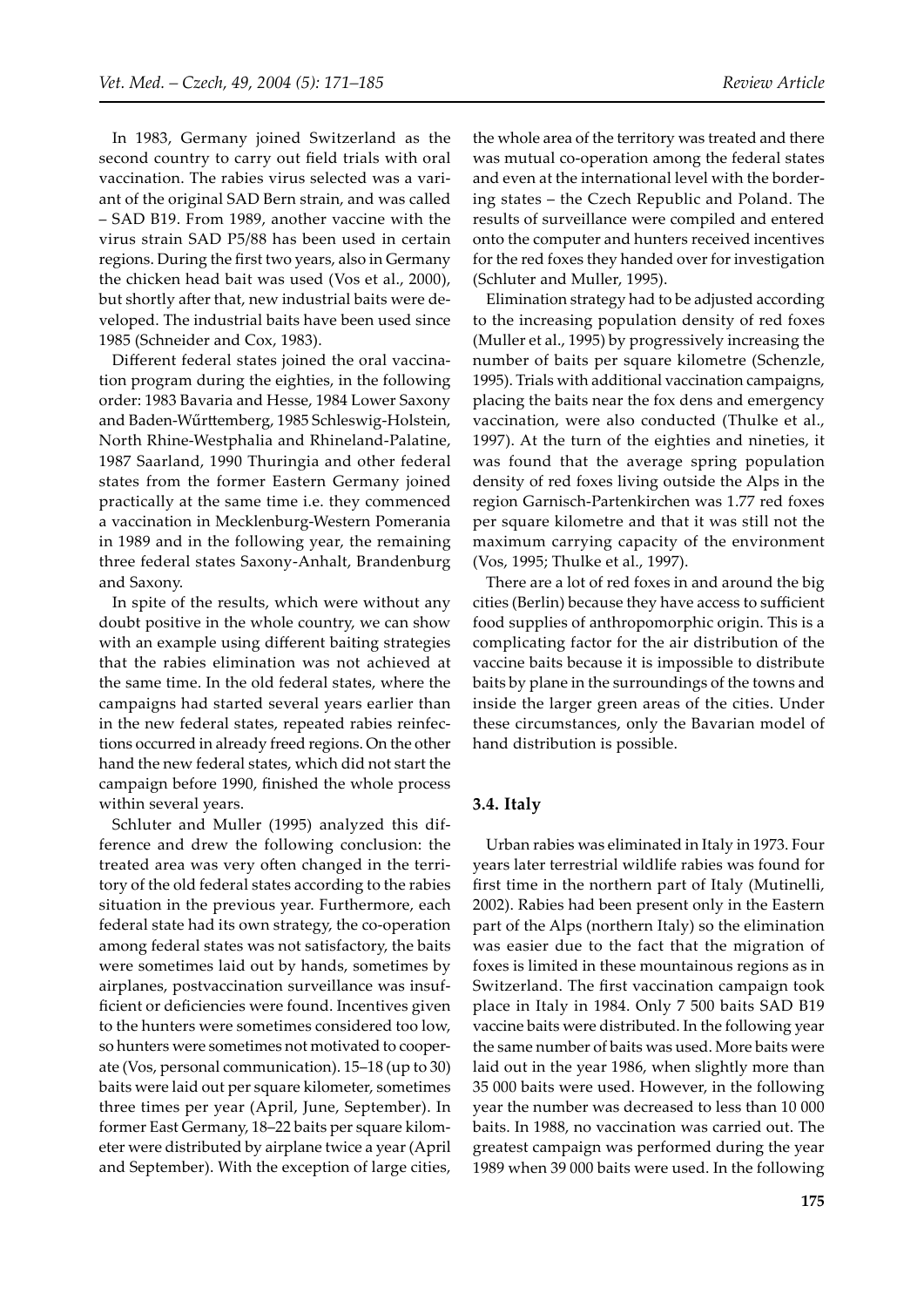two years the vaccination was discontinued again (Anonymous, 1990). At this time only the infected areas were treated and immediately afterwards, when no rabies cases were reported in the area, the vaccination was stopped. During the nineties, the baiting strategy was improved with the result that Italy succeeded in becoming a rabies-free country. The last case was diagnosed in December 1995 (Mutinelli, 2002). According to Vos et al. (2000) 348 000 baits were used till 1998. It is clear from the above mentioned data that the treated area was relatively small (for comparison it represents an area of one district in the Czech Republic) and only the infected area along the Swiss, Austrian and Slovenian border was treated (Mutinelli, 2002).

## **3.5. Belgium**

Belgium has the sea as one of its borders hence from the epidemiological point of view the most optimal elimination strategy is to push the front of the rabies in the other direction. The first field trial with oral rabies vaccination took place in 1986. In the first two years, SAD B19 vaccine baits were distributed, and from 1988 to 1990 the V-RG recombinant vaccine, was used as well (Pastoret *et al*., 1988; Brochier et al., 1988, 1990a, 1991a,b; Boulanger, 1996). Belgium became the first country in the European Union to use this vaccine. A field trial in France with V-RG began the following year. In the 1990 the number of recombinant V-RG (Raboral) vaccine used was for the first time more than the number of SAD B19 vaccine used. Since 1991 only recombinant vaccine has been used and a decrease of registered rabies cases was observed (Brochier et al., 1990b; Aubert et al., 1994; Vos et al., 2000).

Before the start of oral vaccination approximately 500 rabies cases were registered in Belgium every year. In the first two years of oral vaccination the number of rabies cases decreased by about one half (342 and then 242). However, 515 cases were again found during the year 1989 and 842 in the following year. This was the highest number since the year 1983. It was recommended to create buffer zone up to a depth of 30 kilometres at this time (Coppens et al., 1992). As it happened, this buffer zone was enlarged to 50–70 kilometres (Anonymous, 1998).

Only two rabies cases were registered (in a badger and a cat) along the French border but without any common link. Brochier et al. (1994) compared the percentage of antibody positive red foxes in the whole treated region. The average level of virus neutralizing antibodies in the sera of foxes originating from five municipalities varied between 25–86%. Rabies spread in the following years as follows: 213 cases were found in the year 1995 in spite of three air vaccination campaigns in March, July and in the autumn. 15.7 to 17.2 baits were laid out per square kilometre. Additionally, 5 baits were placed at or near the entrances of fox dens in June. The whole treated area was less than 8 700 square kilometres. The worst affected area was always the triangle near the French and German border. This called for better international co-operation with the bordering states and a change of the vaccination strategy (Brochier et al., 1995a, 1996a). At the end of the eighties, for example, only 11.3–15 baits per square kilometre were used and in the year 1993 records spoke about a better epidemio-surveillance but only 4.88 red foxes per 100 square kilometres were tested which is not enough from today point of view (Brochier et al., 1995b). In 1995 an average of 15 red foxes were tested per 100 square kilometres (Brochier et al., 1996b). In the year 1996 bait distribution was similar to the previous year, but the number of baits placed at the dens increased from 10 to 20 baits per den. A progressive increase in the percentage of red foxes found with tetracycline and rabies antibodies was observed (Brochier et al., 1997). During the following years the strategy was identical; twice a year 17 baits per square kilometre were distributed and den vaccination continued as well. The last rabid red fox was found in the year 1998 and the last rabies case was recorded in the same region in cattle in the year 1999 (Brochier et al., 1998, 1999, 2000).

During 1966 to 2000, 29 340 animals were examined in Belgium of which 6 780 animals tested rabies positive, 4 073 cases involved red foxes. The percentage of adult red foxes that tested positive for the bait marker, tetracycline, reached levels above 80% during the second half of the nineties and even the percentage of rabies antibody positive red foxes reached 70%, with the exception of the year 2000. Belgium and Luxembourg are according to OIE and WHO rabies-free since 2001 (Brochier et al., 2001).

## **3.6. Luxembourg**

Since Luxembourg represents a very small area, it was absolutely necessary to start oral vaccination simultaneously with its neighbouring countries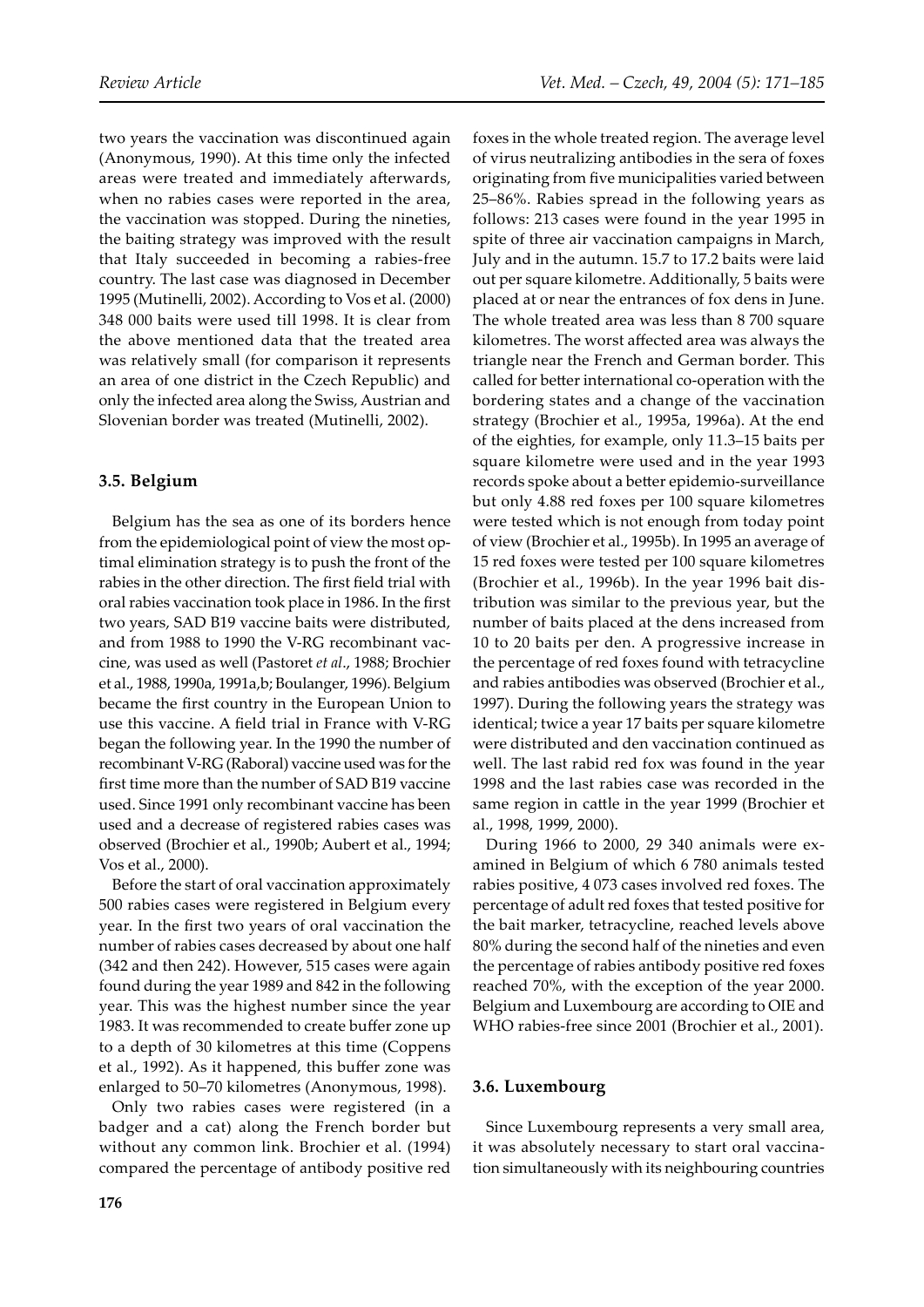Belgium and France, i.e. in autumn 1986. The first campaign was organized with hunter organizations and, as in Belgium, SAD B19 vaccine was used. The number of baits was 15 baits per square kilometre. The conventional vaccine was used till the beginning of nineties. Since 1988 the recombinant vaccine V-RG was also used. Several years later the latter had completely replaced the SAD B19 vaccine bait. The development of the diseases situation resembled the situation in Belgium, with the last case recorded in 1987 (Frisch et al., 1987; Vos et al., 2000).

#### **3.7. France**

France started oral vaccination of red foxes in 1986. Initially the SAD B19 vaccine bait was used. The vaccination programme was a collaboration between Belgium, France and Luxembourg and co-financed by the European Union since 1989 (Cliquet, 2000). In 1989, the recombinant vaccine V-RG was used in one part of the treated area. At that time France was and remains the third and last European country to have used this vaccine. Since 1990, the French vaccine SAG1, (later replaced by SAG2) has also been used (Cliquet, 2000). France is the only European country to have used four (SAD B19, SAG1, SAG2 and VRG) vaccines. Evaluation of the results proved that all vaccines are effective and that it is possible to use any of them as to obtain a rabies-free status (Artois et al., 1993; Aubert et al., 1993). Other publications prefer the use of V-RG vaccine due to its better thermo-stability, so it can also be used during period with high temperatures. It is interesting to note that the bait uptake of recombinant vaccine was low by adult red foxes during the summer months. A statistically significant increase in antibody titres was only observed in fox cubs in the year 1992. Melting of the baits was suggested as the possible reason why the lower percentage of red foxes pick up the VRG vaccine bait. The results obtained with the SAG1 bait in 1992 were better, than those obtained in previous two years. This was probably due to the progress made in ensuring the stability of both the vaccine and the bait casing to higher temperatures (Masson et al., 1996, 1999). Another hypothesis could be that baits have a significant difference in appeal for foxes, but this was not proved by field trials. Similarly, any difference in the consumption of artificial baits by non-target species was not demonstrated in field

observation in Lorraine (Rue�e, 1993 – cited in Masson et al., 1996)

During the 1980s about 2 500 rabies cases were registered in France every year. This figure did not change when the first vaccination campaigns took place. In the years 1989 and 1990 even more cases were registered, i.e. 4 214 and 2 984, respectively. It has to be mentioned, that oral vaccination was only practised in a small area of the total infected area. At that time the front of the rabies wave reached the line from the north (half of southern Belgium-France border) to the southeast (Switzerland-Italian border). The breakthrough came in the year 1992 when the number of rabies cases decreased by a half (less than 1 300) and in the following year when only 261 cases were found. This trend continued and by the end of the 1990s only few cases were registered (Vos et al., 2000). Sylvatic rabies was recorded in the country since 1968 and at the time about 80% of positive cases were red foxes.

Oral vaccination of red foxes was confirmed to be the only suitable method enabling the elimination of rabies. During the 1990s the rabies situation improved considerably and resulted in a reduction of the baited areas from 133 000 square kilometres in 1990 to less than 4 000 square kilometres in 1998. This positive trend was also followed by a decrease in human post-exposure treatments (Aubert, 1999). The most critical area was the region on the common border with Belgium (Luxembourg) and Germany (Jaussaud et al., 2000). The last terrestrial wildlife rabies case was reported on 23rd December 1998 (Cliquet, 2000). This status has been retained thanks to the rapid discovery of a rabies case in a dog imported from the northern Africa in 2001 (Bruyere-Masson et al., 2001).

#### **3.8. Austria**

Austria was the fourth country to start with oral vaccination in 1986. The vaccine SAD B19 was used until 1994. Presently, the SAD P5/88 vaccine is used. During the 1980s only the part of the Austria was covered, but following the good results obtained in the previous treated regions, the vaccination area was enlarged at the beginning of the 1990s. Partially because of the rabies situation in non-vaccinated areas during 1991 and 1992 (Anonymous, 1990; Vos et al., 2000). Austria, like the Czech Republic, is completely surrounded by other countries. This creates additional problems for the successful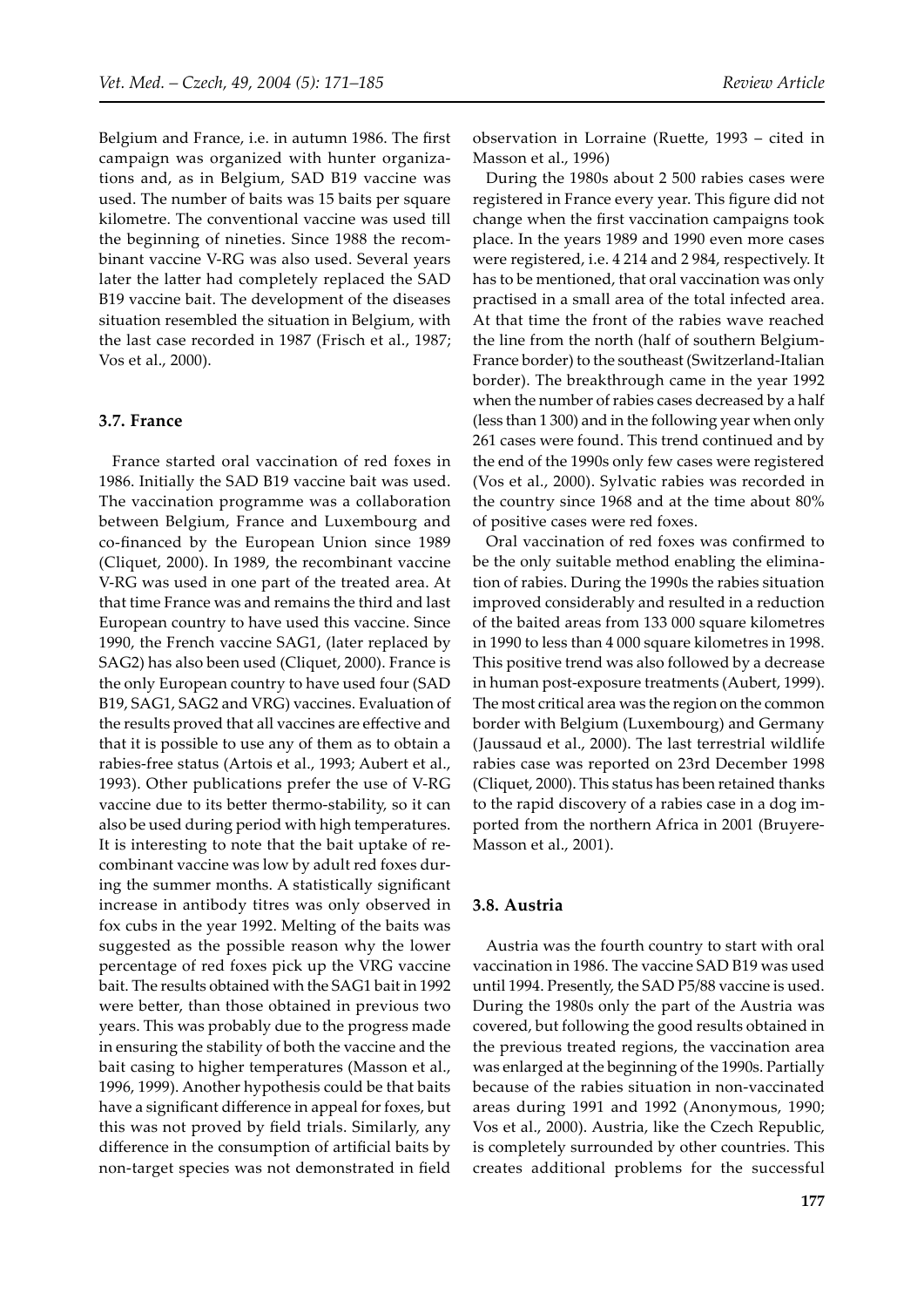implementation of rabies control programmes. Austria adjoins two rabies-free countries, Italy and Switzerland. Furthermore, the federal state of Bavaria in Germany is also rabies-free, but the situation still remains very problematic on the south-eastern border with Slovenia, Hungary and Slovakia. Austria has still not succeeded in obtaining a rabies free-status, although only a very limited number of rabies cases has been reported annually since 1996. It has seen a radical decrease in the number of positive cases since large scale application of oral vaccination: 1991 – 2 465 cases, 1992 – 1 117 cases, 1993 – 675 cases, 1994 – 254 cases, 1995 – 95 cases, 1996 – 14 cases, 1997 – 8 cases, 1998 – 2 cases, 1999 – 5 cases, 2000 – 2 cases on the border with Hungary, 2001 – 1 case in a dog imported from Balkan, up until mid- 2002 – 24 cases in one outbreak in the south of the country against the Slovenian border. The outbreak was very effectively brought under control by means of emergency oral vaccination (Vogl, 2002). 3 577 animals were examined for rabies with negative result during the third quarter 2002 (Anonymous, 2002f).

#### **3.9. Finland**

Finland was a rabies-free country from 1959 until April 1988, when sylvatic rabies was reintroduced. In contrast to the majority of other European countries, raccoon dogs were the main reservoir species during this outbreak in Finland. Up until the end of February 1989, 66 positive rabies cases were registered, but during the following period up until the end of 1989 only three further cases were confirmed. Based on monoclonal antibodies the isolated virus was assigned to the arctic group of rabies virus. This virus-strain is typical for the (sub)arctic regions of the northern hemisphere. During the autumn of 1988 baits containing the SAD B19 vaccine virus were distributed using the so-called Bavarian model (hand distribution by hunters and forest rangers) over an area of about 2 400 square kilometres – at a density 15 baits per square kilometre. Post-vaccination surveillance proved that it is possible to successfully use the vaccine even for the above mentioned animal species. Even though rabies was eliminated from Finland within two years, oral vaccination has continued along the Russian border in subsequent years to prevent a reintroduction of rabies (Nyberg et al., 1992).

#### **3.10. The Netherlands**

No case of terrestrial rabies has been reported from The Netherlands since the beginning of the 1990s. Like Finland vaccination in The Netherlands started in 1988, when rabies cases were reported from a small area in the south of the country bordering Belgium and Germany. After successful elimination of rabies, the oral vaccination campaigns with the SAD B19 vaccine baits were discontinued in 1991. The number of rabies baits distributed was very small and never exceeded 8 000 baits per campaign. For the distribution of the baits, the Bavarian model was used, and 15 baits per square kilometre were distributed. The treated area was also very small and only represented about 300 square kilometres. Since 1989 all registered cases (totalling more than one hundred) have occurred in bats (Aubert et al., 1994; Vos et al., 2000).

## **3.11. Slovenia**

Sylvatic rabies was reported for the first time here in 1973. This was in the north-eastern part of the country near the border with Hungary. The majority of cases were found in the late 1970s and early 1980s. Slovenia also commenced oral vaccination in 1988 (Curk and Carpenter, 1994). Originally they distributed 16 baits per square kilometre twice a year. Up until 1992 there was a progressive increase in the number of vaccine baits used (SAD B19). This was accompanied by a decrease in the number of positive cases, but the intended effect was not achieved. As a result the strategy was changed in 1995. This involved the whole country (20 000 square kilometres) being treated by aircraft according to all recommended principles and resulted in a significant decrease in the number of positive cases during 1997 and 1998. At the end of the 1990s (since the year 1998) the Czech vaccine Lysvulpen, based on the SAD Bern virus, was used on the western half of the territory. The number of baits was increased to 20 per square kilometre. No differences have been found between the two vaccines in respect of efficiency. The significant decrease of rabies occurrence was registered in the whole country (Kovac et al., 2000). In 1999 only 6 rabies cases were registered, 5 of them were in red foxes and 1 in a cat. Unfortunately in 2000 this had risen to 114 cases and in the following year to 135 cases. The situation seemed to stabilise during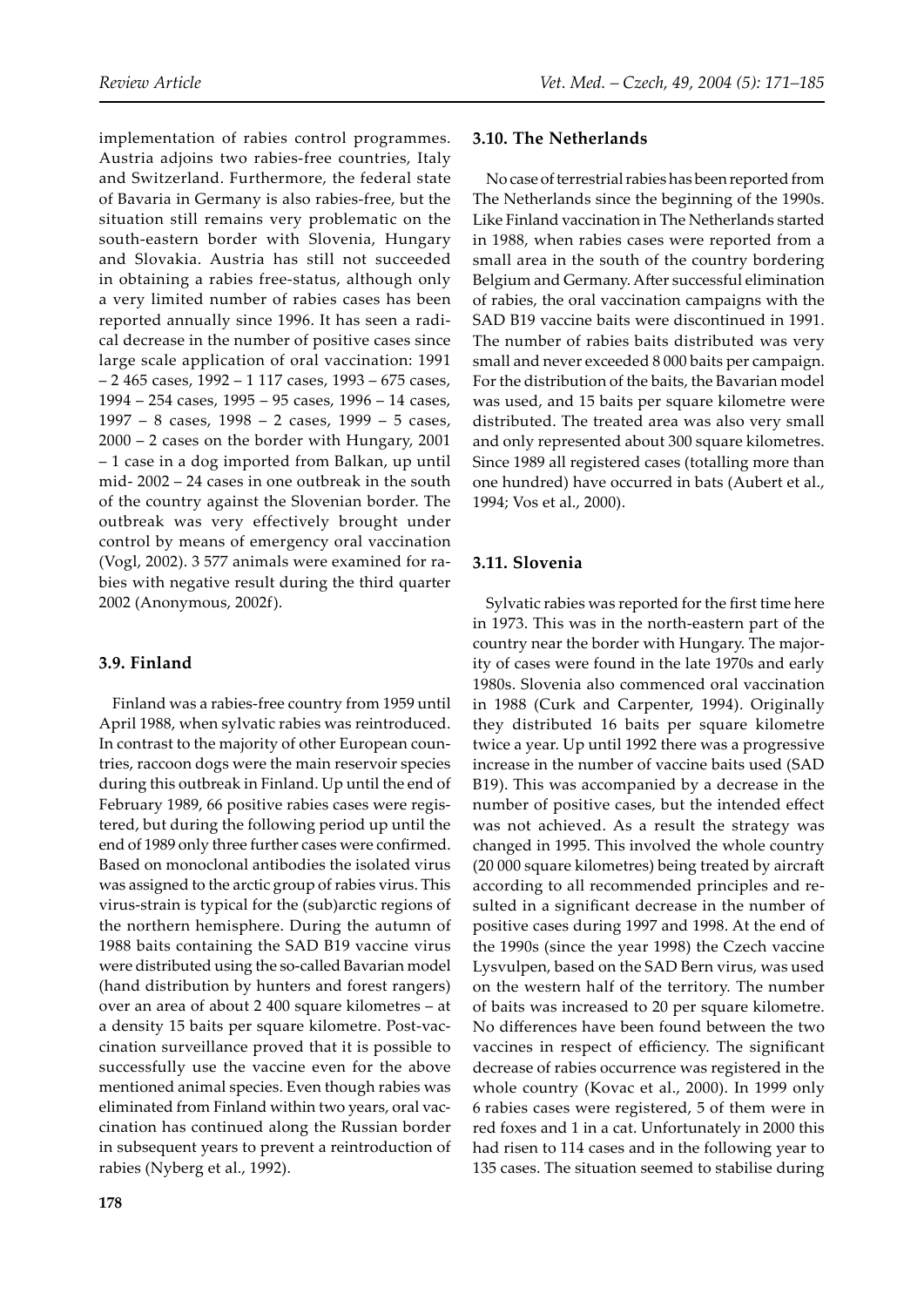2002 when only 5 cases were registered in the first half of the year.

The rabies situation in Slovenia is very difficult to control because the extended border with Croatia. In this country the present rabies situation is rampant. Continued vaccination is very important from the epidemiological point of view. The buffer zone must be maintained to prevent the spread of rabies north and west into the free regions. The European Union is aware of the problems and therefore provided financial subsidies to Slovenia through the approved PHARE programme at the end of 2002.

#### **3.12. Hungary**

Urban rabies has occurred in Hungary since the beginning of the last century. At the end of the 1930s (after the introduction of compulsory preventive rabies vaccination of dogs and after the implementation of a law concerning dog keeping) Hungary became the first country on the continent to successfully control urban rabies. Sylvatic rabies was reported in Hungary for the first time in 1954 and by 1971 it had spread throughout the whole country (Nagy and Kerekes, 1995; Bone, 2000).

The first oral vaccination campaign took place in 1992 using the SAD B19 vaccine bait. It is interesting, that aircrafts were already used during this first campaign covered a belt 25–50 kilometres wide along the Austrian and Slovenian borders. The flight lines were 250 metres apart and additional hand distribution of 16 baits per square kilometre was carried out (Heltay, 1995; Mocsari et al., 1994; Nagy et al., 1995). In total an area of 5 000 square kilometres was covered. In the following years the treated area was progressively enlarged and the number of baits was increased up to 25 baits per square kilometre (Mocsari et al., 1994; Nagy et al., 1995). From the onset, the situation in Hungary was very complicated. Like Austria, the country is completely surrounded by other countries. Only Austria, Slovenia and the Slovak Republic used oral vaccination in 1992, when the first campaign took place in Hungary. Other neighbouring countries, like Croatia, Serbia, Rumania and Ukraine, had not started with oral vaccination or had vaccinated only randomly and to a limited extent (Muller, 1995). Vaccination was performed only in certain regions of Hungary before 1996. In 1997, the whole western part of Hungary along the Austrian border (38 000 square kilometres) was included in the oral vaccination programme.

Some 900 to 1 400 cases were registered each year from the 1980s until 1996. Since 1997, the number of cases has decreased from 571 to 554 cases in 1998 and 398 cases in 1999. This level was last seen 25 years ago. Also in Hungary, the ecological impact of oral vaccination has been discussed, especially by the hunters. They see oral vaccination as human intervention into the nature and complain about an increase of red fox population as a result of oral vaccination. Balint (2000) explained that oral vaccination is only one of the factors responsible for the increase in red fox populations. Others also came to the same conclusion a�er comparing the situation in two parts of Hungary. They confirmed that the population of red foxes has doubled even in the part of Hungary east of the river Danube, where oral vaccination has never been performed (Miklos et al., 2000).

In the years 1998 and 1999 the SAD B19 and the SAG1 vaccines were used practically equally. In the year 2000 three vaccines were used with 769 000 baits of SAD-P5/88, 498 400 of baits SAD B19 and 40 400 baits of SAG1 (Bone, 2000).

In 2000, 514 cases were confirmed, 310 in the following year and 69 rabies cases were registered during the first half of 2002. It is important to mention that the rabies situation in the vaccinated areas (western-part of the country) has improved tremendously, actually only few cases have been reported from these areas.

#### **3.13. Slovak Republic**

The Slovak Republic started a field trial with oral vaccination in the border regions with Austria and the Czech Republic on the area of 2 042 km² in 1992 using its own conventional live attenuated vaccine based on the SAD-Vnukovo-32/107 virus strain (Stohr and Meslin, 1996; Ondrejka et al., 2002). In the following year a similar operation was completed with three to seven districts being vaccinated. From 1994 to 1996, for the first time the whole country was treated under a three year approved programme of oral vaccination by vaccine. In 1994 the vaccine Lysvulpen, based on SAD Bern vaccine strain, was also used during the spring campaign. The Bavarian model was used for the distribution of the baits and baits uptake were assessed on the third, eighth and fourteenth days post distribution. A high baituptake and sero-conversionrate were determined.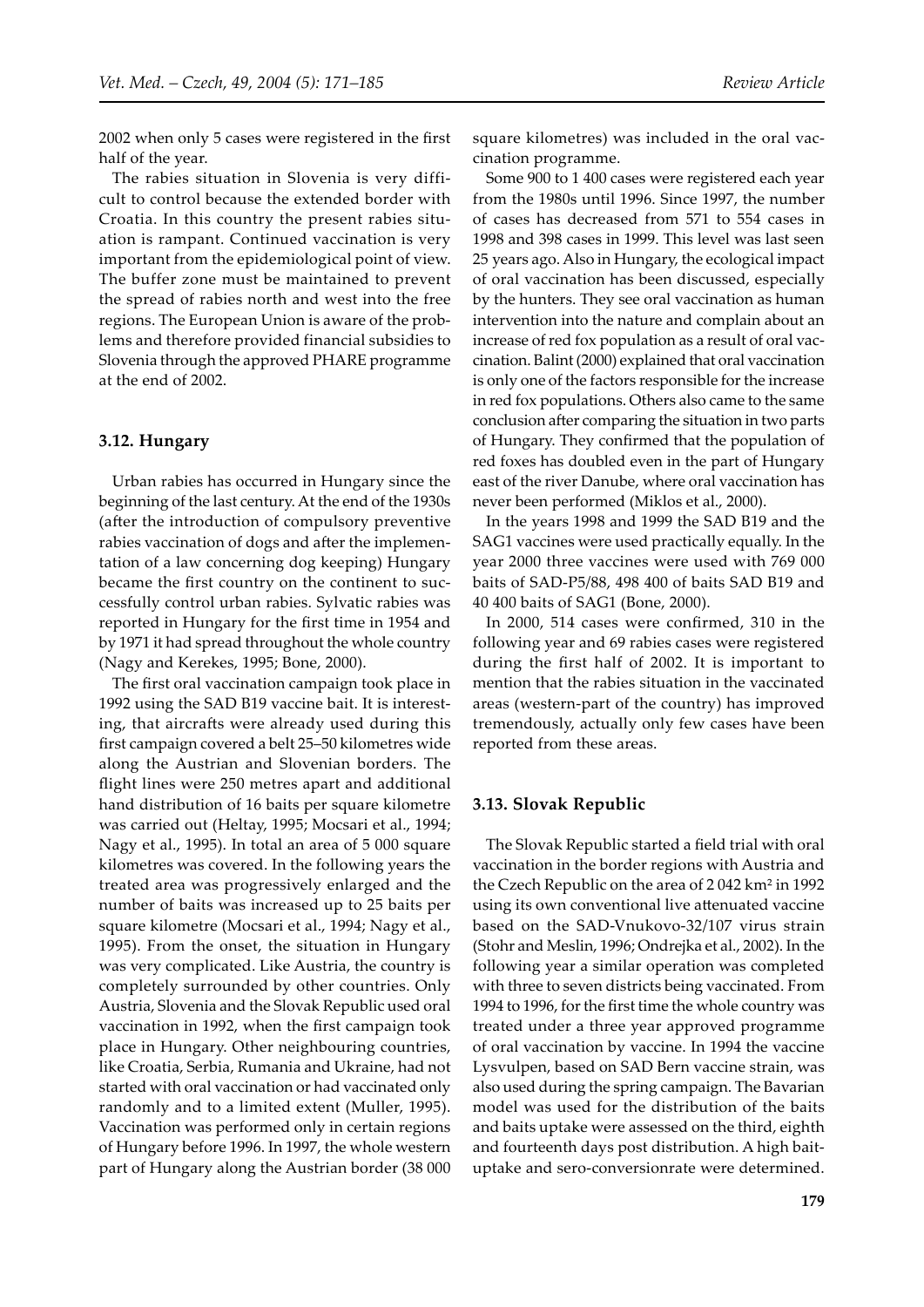No case of post-vaccination rabies was detected using monoclonal antibodies (Durove et al., 1996; Ondrejka et al., 1997). In the following years, vaccination was only performed in 19 districts over an area of 14 517 square kilometres in 1997. As a result of this limitation, a further spread of the rabies was seen in 1997, 1998 and 1999 when 259, 414 and 503 rabies cases were reported, respectively.

During the last three years the Slovak Republic has succeeded in treating a larger area and changed the strategy. The Bavarian model was replaced by aerial baiting and rabies has started to disappear. In 2000 only 351 cases were found, in 2001 only 87 positive cases were registered and in the first half of 2002 just 49 cases were registered. As in the most of the neighbouring countries rabies is also found among the bat populations (Ondrejkova et al., 2002).

The situation in the Slovak Republic is also very complicated as the country has a relatively favourable situation only on the border with the Czech Republic and on the western part of the border with Hungary. However, there is no or very limited information on the rabies situation in the Ukraine, but we can assume that rabies occurs in the border region with the Slovak Republic.

## **3.14. Poland**

After the Second World War the majority of rabies cases reported involved dogs, which is why compulsory vaccination was ordered by law. An increased spread among the wild animals started in 1957. During the 1990s there were 20 790 rabies cases confirmed in Poland. Of this number 18.6% were registered among domestic animals and the remaining 81.4% among wild animals (67.7% from the total number were red foxes).

Poland started a field trial with oral vaccination in 1993 by distributing 1 400 000 SAD B19 vaccine baits in the border regions with Germany. The number of baits increased progressively during subsequent years. For example, 5 340 000 vaccine baits (18 baits/ km²) were distributed by plane in 1998. In spite of the extended oral vaccination programme the total number of registered rabies cases remained practically the same during the nineties and was even higher than it had been during eighties. But the most of these reported cases came from untreated areas (Vos et al., 2000; Zmudzinski and Smreczak, 2000). An improvement in the situation came only in the years 1997, 1998 and 1999, when 1 495, 1 332

and 1 147 rabies cases were found, respectively, and the rabies-front was pushed back to the east. By the end of 1999, rabies was brought under control in the border regions with Germany and the Czech Republic. Unfortunately there was a deterioration in the situation in the following years and by the year 2000 there were 2 211 cases registered, by 2001 already 2 958 rabies cases and during the first half of the year 2002 in total 1 012 rabies cases. An even more alarming situation than the increase in the number of positive rabies cases is the movement of the rabies wave front in the western direction towards the German border and in the southern direction towards the Czech border.

## **3.15. Czech Republic**

Rabies, mainly in dogs and cats, was already reported from the territory of the Czech Republic at the end of the nineteenth century (Matouch et al., 2002). This occurrence was confirmed in dogs and cats originating from bordering highland regions up to 700 meters above the sea level. No rabies cases were registered among wild animals before World War II, but the situation among the human population was alarming. Between the years 1919 and 1937 a total of 132 people died due to rabies and almost 25 000 people were given post-exposure treatment. Voluntary vaccination of dogs against rabies as from 1927 led to an improvement of the situation. True progress has been observed since the beginning of compulsory, free of charge, vaccination of dogs in 1953.

The spread of rabies among the wild animals started after World War II as also happened in neighbouring countries. The first rabid fox found originated from the district of Broumov near to the Polish border in March 1947. In the following year, a total of 106 fox rabies cases (74% of the 146 positive findings) were reported (Matouch et al., 2002). The number of rabies cases increased progressively up until the half of the eighties. Rabies among domestic animals increased simultaneously with rabies among wild animals. The most cases were confirmed in 1984, when 2 232 cases were found. Of this number, 2 052 cases were red foxes and 86 were domestic carnivores. Significant improvement was seen after the start of oral vaccination in 1989, when field trials commenced in three districts along the German border (Klatovy, Domazlice, Tachov) (Matouch and Jaros, 1999).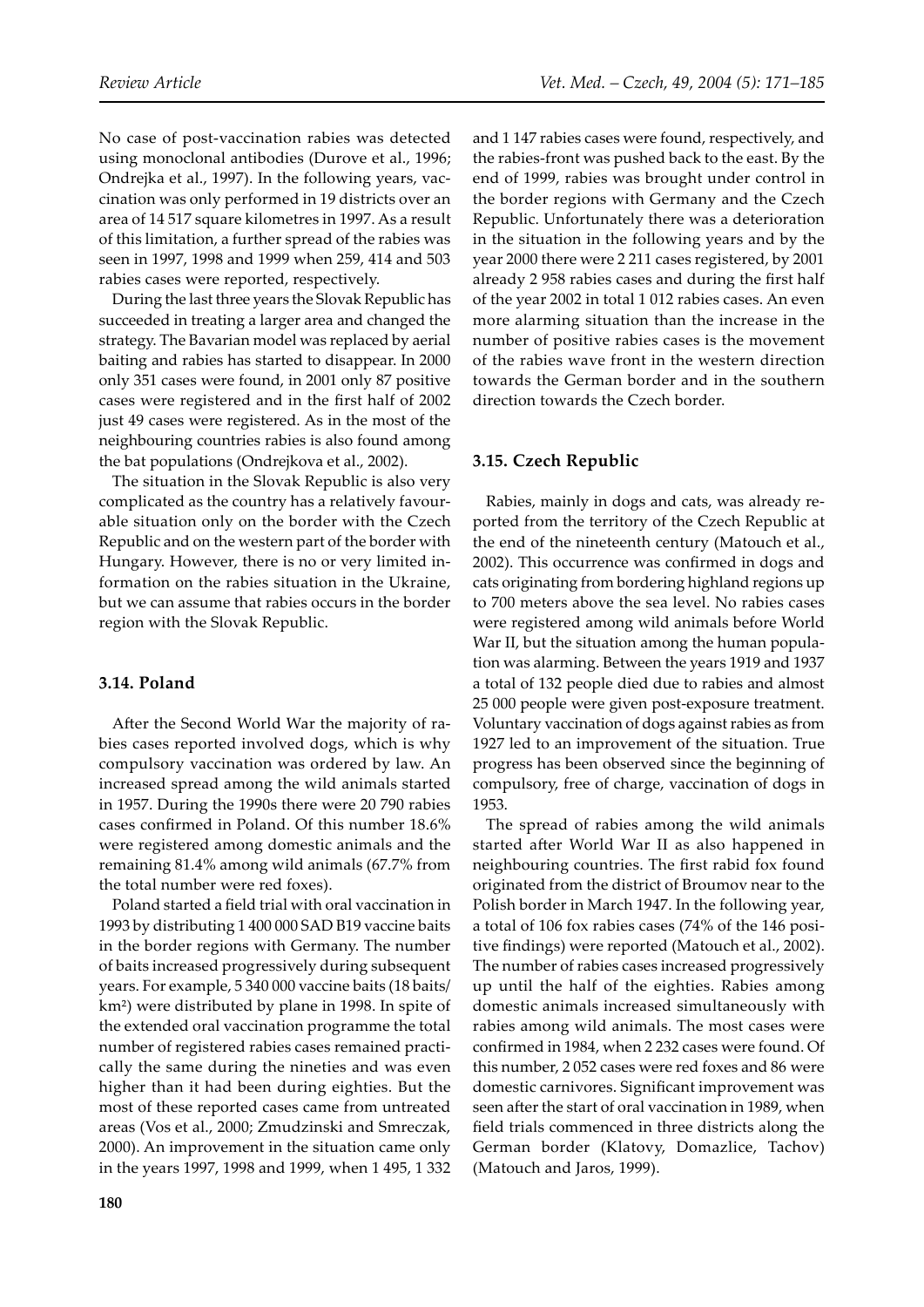From 1989 to 2002 a total of 127 946 animals were tested for rabies. During the last fourteen years 6 180 rabies cases were confirmed. The highest number of cases was found in 1989 when 1 501 cases were reported and the lowest number in 2002, when only 3 rabid red foxes were found. All these foxes were shot in the district Trutnov bordering Poland (Matouch and Vitasek, 2002).

5 908 (95.6%) of all rabies cases involved wildlife and only 4.4% (272 cases) of all cases were found in domestic animals. The most commonly infected animal species was the red fox with 90.3% of positive cases.

Despite the positive trend in the disease situation among animals, especially in the second half of the nineties, the situation in the human population concerning post-exposure treatment still remains at the same level (Benes et al., 2000).

| Year | Number of post-exposure treatments |  |
|------|------------------------------------|--|
| 1995 | 1 1 4 6                            |  |
| 1996 | 1078                               |  |
| 1997 | 1 3 6 6                            |  |
| 1998 | 1 2 3 0                            |  |
| 1999 | 1 3 6 2                            |  |
| 2000 | 1 2 7 6                            |  |

Since the beginning of the nineties the vaccinated area has been progressively enlarged until the autumn of 1993, when the whole territory of the Czech Republic was covered, with the exception of six already rabies-free districts along the border with Germany. This treatment included 68 districts with an area of 56 250 square kilometres (the whole territory of the Czech Republic is 78 864 square kilometres) and involved 926 000 vaccine baits being distributed by hand.

Conventional SAD B19 vaccine was used from 1989 to 1992 at rates of 15 baits per square kilometre. Some 1 435 000 baits of this vaccine were laid out in total. In 1992 the Czech company, Bioveta Ivanovice na Hane, started production of the conventional vaccine Lysvulpen which is based on the SAD Bern attenuated virus strain. This vaccine has been used since 1993. During the following period the number of the baits distributed per square kilometre increased and the Bavarian model had been replaced by aerial distribution. Aerial distribution started in several districts (4–6) in 1995. By 1999 one third of territory was covered by plane, by 2002 already one half and by 2003 baits were exclusively distributed by airplane. From 1989 until 2002 a total of 19 179 000 vaccine baits were distributed.

#### **3.16. Other countries**

According to the information presented at the international seminar organized by TAIEX in Brussels in December 2000 even more countries have commenced field trials with oral vaccination. These included Croatia and Latvia in 1991, Moldavia in 1992, Lithuania in 1995, Ukraine and Russia in 1998 and Serbia in 1999. At the end of 2002 the European Union approved an oral vaccination program against rabies in Estonia under the framework of the PHARE programme.

#### **4. Conclusion**

Oral vaccination of wild animals against rabies has proved to be the most effective method to eliminate rabies. In spite of the difficulty organising campaigns and ensuring (i) the necessary laboratory diagnostic facilities, (ii) the need for considerable know-how, practical experience, enthusiasm of all interested people (hunters, veterinarians, governmental officials) and (iii) at last but not least, the financial resources, the whole European project for elimination of this most dangerous zoonosis has brought unambiguously positive results. However, we need to consider that we are still only half. There is still a possibility that the tremendous progress achieved could be interrupted if for any reason a breakdown in project occurred. This would be a worst case scenario which would bring a multiple increase in expenses.

#### **5. REFERENCES**

- Anonymous (1989): Report of WHO consultation on requirements and criteria for field trials on oral rabies vaccinations of dogs and wild carnivores. March 1989, Geneva.
- Anonymous (1990): WHO, European Border Cooperation
- East on Oral Immunization of Foxes Against Rabies – Second Round Table Discussion. December 1990, Prague.
- Anonymous (1998): WHO Conference on Rabies Control and Oral Immunization of Foxes Against Rabies in Central and Eastern Europe. Final Report. 22–23 October, 1998, Zagreb, Croatia.

Anonymous (2002a): Rabies Bulletin Europe, 26(1), 3–8.

Anonymous (2002b): AFSSA Nancy: Situation épidemiologique de la rage vulpine en Europa, Bulletin epide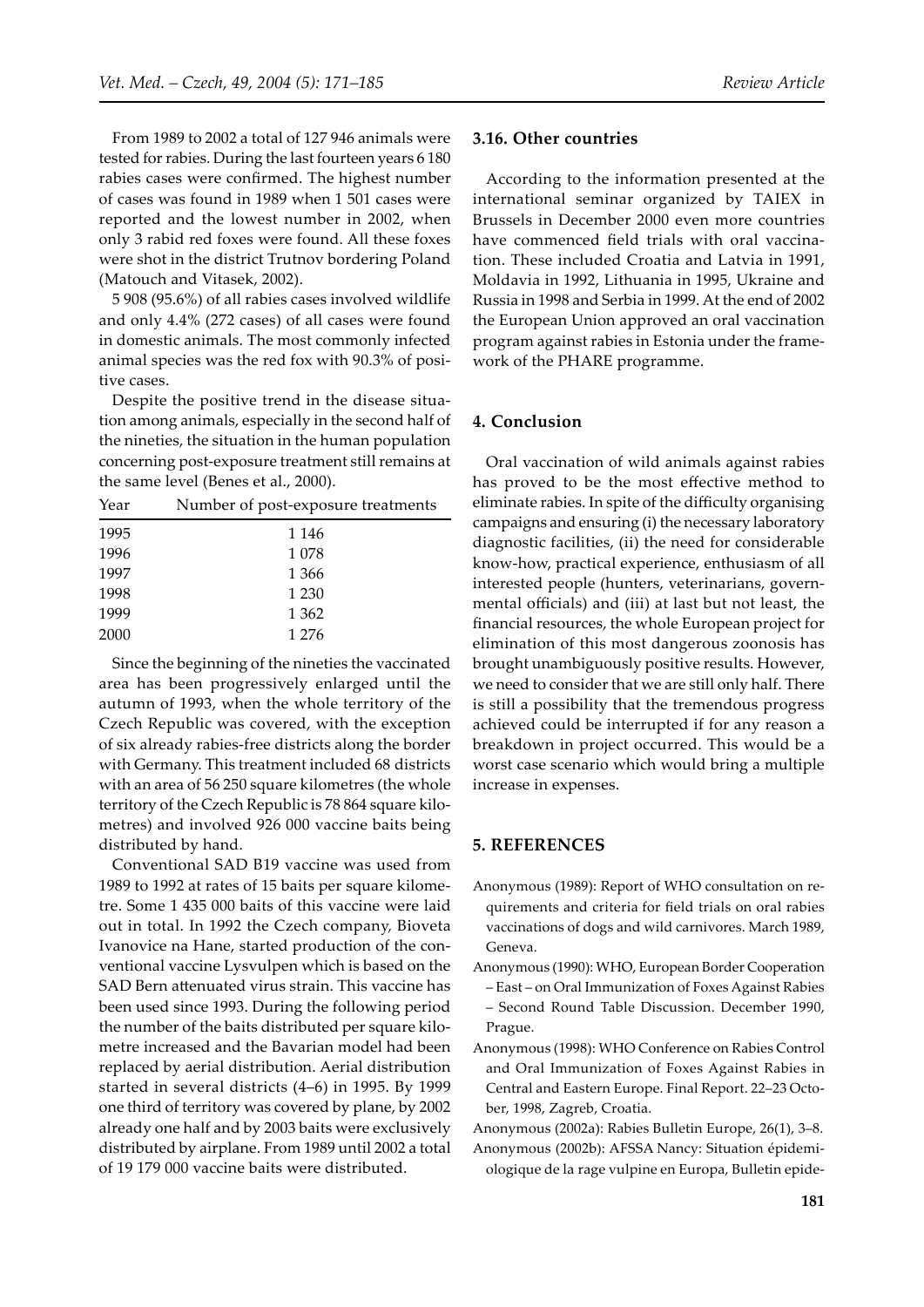miologique mensuel de la rage animale en France. Bulletin epidemiologique mensuel de la rage animale en France, 31(4), 5–6.

Anonymous (2002c): European Commission – The oral vaccination of foxes against rabies. Report of the Scientific Committee on Animal Health and Animal Welfare.

Anonymous (2002d): Rabies Bulletin Europe, 26(2), 5–9. Anonymous (2002e): Rabies Bulletin Europe, 26(3), 7.

- Anonymous (2002f): Rabies Bulletin Europe, Rabies Cases per Country and Administrative Units, 4th Quarter 2002, 26(4), 21–28.
- Anonymous (2003): Regulation (EC) 998/2003 of the European Parliament and of the Council of 26 May 2003 on the animal health requirements applicable to the non-commercial movements of pet animals and amending Council Directive 92/65/EEC.
- Artois M., Delahay R., Guberti V., Cheeseman C. (2001): Control of infectious diseases of wildlife in Europe. Vet. J., 162, 141–152
- Artois M., Masson E., Barrat J., Aubert M.F.A. (1993): Efficacy of three oral rabies vaccine-baits in the red fox – a comparison. Vet. Microbiol., 38, 167–172.
- Aubert M. (1995): Epidemiology and control offer rabies in France and Europe. Bull. Acad. Nat. Med., 179, 1033–1054.
- Aubert M.F.A. (1999): Costs and benefits of rabies control in wildlife in France. Rev. Sci. Tech. O. I. E., 18, 533–543.
- Aubert M., Masson E., Vuillaume P., Artois M., Barrat J. (1993): The results of control of fox rabies in France. Med. Maladies Infect., 23, 537–545.
- Aubert M.F.A., Masson E., Artois M., Barrat J. (1994): Oral wildlife vaccination field trials in Europe, with recent emphasis on France. Curr. Top. Microbiol. Immunol., 187, 219–243.
- Baer G.M., Abelseth M.K., Debbie J.G. (1971): Oral vaccination of foxes against rabies. Am. J. Epidemiol., 93, 487–490.
- Balint K. (2000): Rabies current situation. Magy. Allatorv. Lap., 122, 195–200.
- Benes E., Matouch O., Jaros J. (2000): Poranění zvířaty a antirabická profylaxe v České republice. Zprávy Centra epidemiologie a mikrobiologie (Státní zdravotní ústav), Praha, 9, 245–246.

Bone B. (2000): Rabies control in wildlife in Hungary. In: Report of the Seminar on Rabies Control in Wildlife in the Candidate Countrie, December 2000, Brussels.

Boulanger D., Crouch A., Brochier B., Bennett M., Clement J., Gaskell R.M., Baxby D., Pastoret P.P. (1996): Serological survey for orthopoxvirus infection of wild mammals in areas where a recombinant rabies virus is used to vaccinate foxes. Vet. Rec., 138, 247–249.

- Breitenmoser U., Kaphegyi T., Kappeler A., Zanoni R. (1995): Significance of young foxes for the persistence of rabies in northwestern Switzerland: Immunology of viral infections. In: Proc. 3rd Congress Europ. Soc. Vet. Virol., 391–396.
- Breitenmoser U., Muller U., Kappeler A., Zanoni R.G. (2000): The final phase of the rabies epizootic in Switzerland. Schweiz. Arch. Tierheilk., 142, 447–454.
- Brochier B., Thomas I., Iokem A., Ginter A., Kalpers J., Paquot A., Costy F., Pastoret P.P. (1988): A field trial in Belgium to control fox rabies by oral immunization. Vet. Rec., 123, 618–621.
- Brochier B., Thomas I., Bauduin B., Leveau T., Pastoret P.P., Languet B., Chappuis G., Desmettre P., Blancou J., Artois M. (1990a): Use of a vaccinia rabies recombinant virus for the oral vaccination of foxes against rabies. Vaccine, 8, 101–104.
- Brochier B.M., Languet B., Artois M., Zanker S., Guittre C., Blancou J., Chappuis G., Desme�re P., Pastoret P.P. (1990b): Efficacy of a baiting system for vaccinating foxes against rabies with vaccinia-rabies recombinant virus. Vet. Rec., 127, 165–167.
- Brochier B., Costy F., Hallet L., Duhaut R., Peharpre D., Afiademanyo K., Bauduin B., Pastoret P.P. (1991a): Control of rabies in Belgium – results obtained after 3 campaigns of oral vaccination of the red fox. Ann. Med. Vet., 135, 191–201.
- Brochier B., Kieny M.P., Costy F., Coppens P., Bauduin B., Lecocq J.P., Languet B., Chappuis G., Desmettre P., Afiademanyo K., Libois R., Pastoret P.P. (1991b): Largescale eradication of rabies using recombinant vaccinia rabies vaccine. Nature, 354, 520–522.
- Brochier B., Costy F., Marchal A., Peharpre D., Mosselmans F., Beyer R., Bauduin B., Pastoret P.P. (1994): Epidemio-surveillance of rabies in Belgium – situation in 1993. Vlaams Diergeneesk. Tijdschr., 63, 192–196.
- Brochier B., Costy F., Deconinck V., Hallet L., Bourhy H., Peharpre D., Mosselmans F., Beyer R., Lecomte L., Mullier P., Bauduin B., Pastoret P.P. (1995a): Epidemio-surveillance of rabies in Belgium – recrudescence in 1994. Ann. Med. Vet., 139, 263–273.

Brochier B., Costy F., Pastoret P.P. (1995b): Elimination of fox rabies from Belgium using a recombinant vacciniarabies vaccine – an update. Vet. Microbiol., 46, 269–279.

- Brochier B., Aubert M.F.A., Pastoret P.P., Masson E., Schon J., Lombard M., Chappuis G., Languet B., Desme�re P. (1996a): Field use of a vaccinia-rabies recombinant vaccine for the control of sylvatic rabies in Europe and North America. Rev. Sci. Tech. O. I. E., 15, 947–970.
- Brochier B., Costy F., Dechamps P., Hallet L., Peharpre D., Mosselmans F., Beyer R., Lecomte L., Mullier P., Bauduin B., Desmecht M., Pastoret P.P. (1996b): Epi-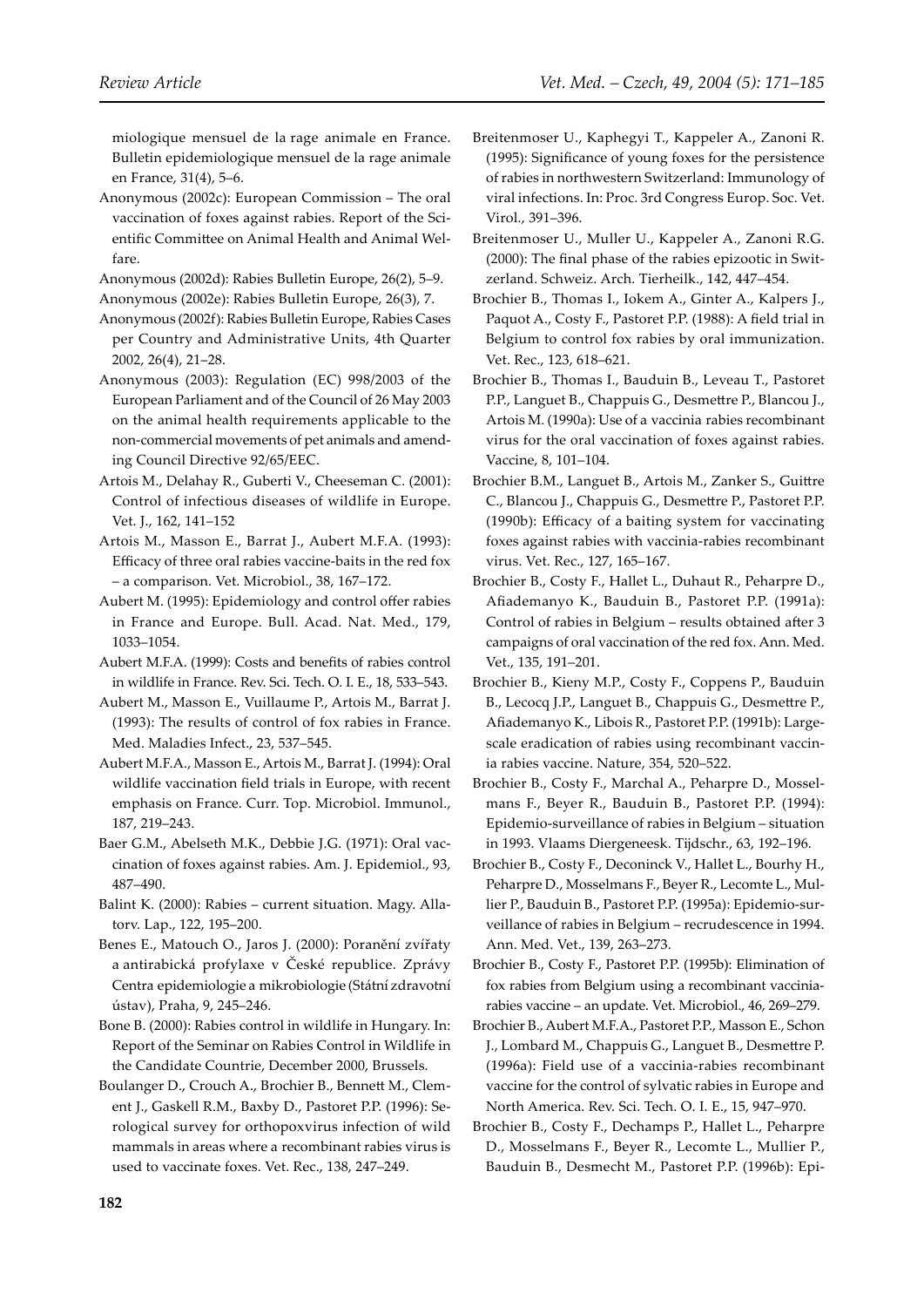demiosurveillance of rabies in Belgium: 1995 assessment. Ann. Med. Vet., 140, 347–354.

- Brochier B., Costy F., Dechamps P., Leroy A., Hallet L., Peharpre D., Mosselmans F., Beyer R., Lecomte L., Mullier P., Roland H., Bauduin B., Chalon P., Pastoret P.P. (1997): Epidemiosurveillance of rabies in Belgium: 1996 assessment. Ann. Med. Vet., 141, 399–406.
- Brochier B., Dechamps P., Costy F., Chalon P., Hallet L., Peharpre D., Mosselmans F., Beier R., Lecomte L., Mullier P., Roland H., Bauduin B., Renders C., Pastoret P.P. (1998): Epidemiosurveillance of rabies in Belgium: 1997 assessment. Ann. Med. Vet., 142, 261–270.
- Brochier B., Dechamps P., Costy F., De Mulder D., Chalon P., Hallet L., Peharpre D., Saegerman C., Mosselmans F., Beier R., Lecomte L., Mullier P., Roland H., Lambot M., Bauduin B., Renders C., Pastoret P.P. (1999): Epidemiosurveillance of rabies in Belgium: one rabies case recorded in 1998. Ann. Med. Vet., 143, 273–280.
- Brochier B., Dechamps P., Costy F., Hallet L., Peharpre D., Saegerman C., Mosselmans F., Beier R., Lecomte L., Mullier P., Roland H., Bauduin B., Kervyn T., Chalon P., Renders C., Pastoret P.P. (2000): Epidemiosurveillance of animal rabies in Belgium: a single case recorded in 1999. Ann. Med. Vet., 144, 247–254.
- Brochier B., Dechamps P., Costy F., Hallet L., Leuris J., Villers M., Peharpre D., Mosselmans F., Beier R., Lecomte L., Mullier P., Roland H., Bauduin B., Kervyn T., Renders C., Escutenaire S., Pastoret P.P. (2001): Elimination of sylvatic rabies in Belgium by oral vaccination of the red fox (*Vulpes vulpes* L.). Ann. Med. Vet., 145, 293–305.
- Bruyere-Masson V., Barrat J., Rotivel Y., Bourhy H., Melik N., Gibon C., Alvado-Brete B. (2001): A puppy illegally imported from Marocco brings rabies to France. Rabies Bulletin Europe, 25(3), 12–13.
- Cliquet F. (2000): Means for the monitoring of wildlife oral rabies vaccination programmes in France. In: Report of the Seminar on Rabies Control in Wildlife in the Candidate Countries, December 2000, Brussels.
- Coppens P., Brochier B., Costy F., Peharpre D., Marchal A., Hallet L., Duhaut R., Bauduin B., Afiademanyo K., Libois R., Pastoret P.P. (1992): Rabies control in Belgium – 1991, epidemiological evaluation and further strategy. Ann. Med. Vet., 136, 129–135.
- Curk A., Carpenter T.E. (1994): Efficacy of the 1st oral vaccination against fox rabies in Slovenia. Rev. Sci. Tech. O. I. E., 13, 763–775.
- Durove A., Svrcek S., Sokol J., Suliova J., Ondrejka R., Benisek Z., Zavadova J., Janusova K., Lovas B., Borsukova O., Kubinec J. (1996): Oral immunization of freeliving red foxes against rabies in Slovakia during the year 1994. Wien. Tierarztl. Mschr., 83, 158–163.
- Fooks R.A. (2002): First isolation of a European bat lyssavirus type 2 from a human case of rabies-encephalitis in the United Kingdom. Rabies Bulletin Europe, 26, 9–11.
- Fooks R.A., Selden D., Parsons G., Johnson N. (2002): Identification of a European bat lyssavirus type 2 in a Daubenton's bat (*Nyotis daubentoni*) in the United Kingdom. Rabies Bulletin Europe, 26(3), 11.
- Follmann E.H., Ritter D.G., Baer G.M. (1996): Evaluation of the safety of two attenuated oral rabies vaccines, SAG1 and SAG2, in six Arctic mammals. Vaccine, 14, 270–273.
- Frisch R., Wolff F., Krier A., Brochier B., Schneider L.G. (1987): 1st vaccination campaign of foxes against rabies by oral route in Grand-Duchy of Luxembourg – control of efficacy in the red fox (*Vulpes vulpes* L.). Ann. Med Vet., 131, 449–456.
- Heltay I. (1995): Active immunization of foxes against rabies by distribution of vaccine baits from airplanes. Magy. Allatorv. Lap., 50, 102–105.
- Jaussaud R., Strady C., Lienard M., Strady A. (2000): Rabies in France: an update. Rev. Med. Interne, 21, 679–683.
- Kappeler A., Wandeler A.I. (2000): Development of strategies to orally immunize red foxes against rabies under field conditions. Schwei. Arch. Tierheilk., 142, 439–446.
- Kovac Z., Brecelj A., Maurer J., Logar B. (2000): Rabies situation and oral immunization of foxes in Slovenia. In: Report of the Seminar on Rabies control in wildlife in the Candidate Countries, December 2000, Brussels.
- Masson E., Aubert M.F.A., Barrat J., Vuillaume P. (1996): Comparison of the efficacy of the antirabies vaccines used for foxes in France. Vet. Res., 27, 255–266.
- Masson E., Bruyere-Masson V., Vuillaume P., Lemoyne S., Aubert M. (1999): Rabies oral vaccination of foxes during the summer with the VRG vaccine bait. Vet. Res., 30, 595–605.
- Matouch O., Jaros J. (1999): Vzteklina nákazová situace, diagnostika a tlumení v ČR do roku 1998. Informační bulletin Státní veterinární správy ČR, č. 8/1999.
- Matouch O., Vitasek J. (2002): Rabies Situation and Rabies Control in the Czech Republic 2000–2002. Rabies Bulletin Europe, 26(4), 5–8.
- Matouch O., Jaros J., Vitasek J. (2002): Vzteklina v ČR a její tlumení orální vakcinací lišek. In: Sborník referátů Aktuální otázky zoonóz, září 2002, Brno, 49–52.
- Miklos H., Laszlo S., Zsolt B., Andras B. (2000): Effects of oral immunisation against rabies on the dynamics of the fox population. Magy. Allatorv. Lap., 122, 612–617.
- Mocsari E., Kerekes B., Heltay I., Szalay D., Csabay L. (1994): Experiences on the oral vaccination of foxes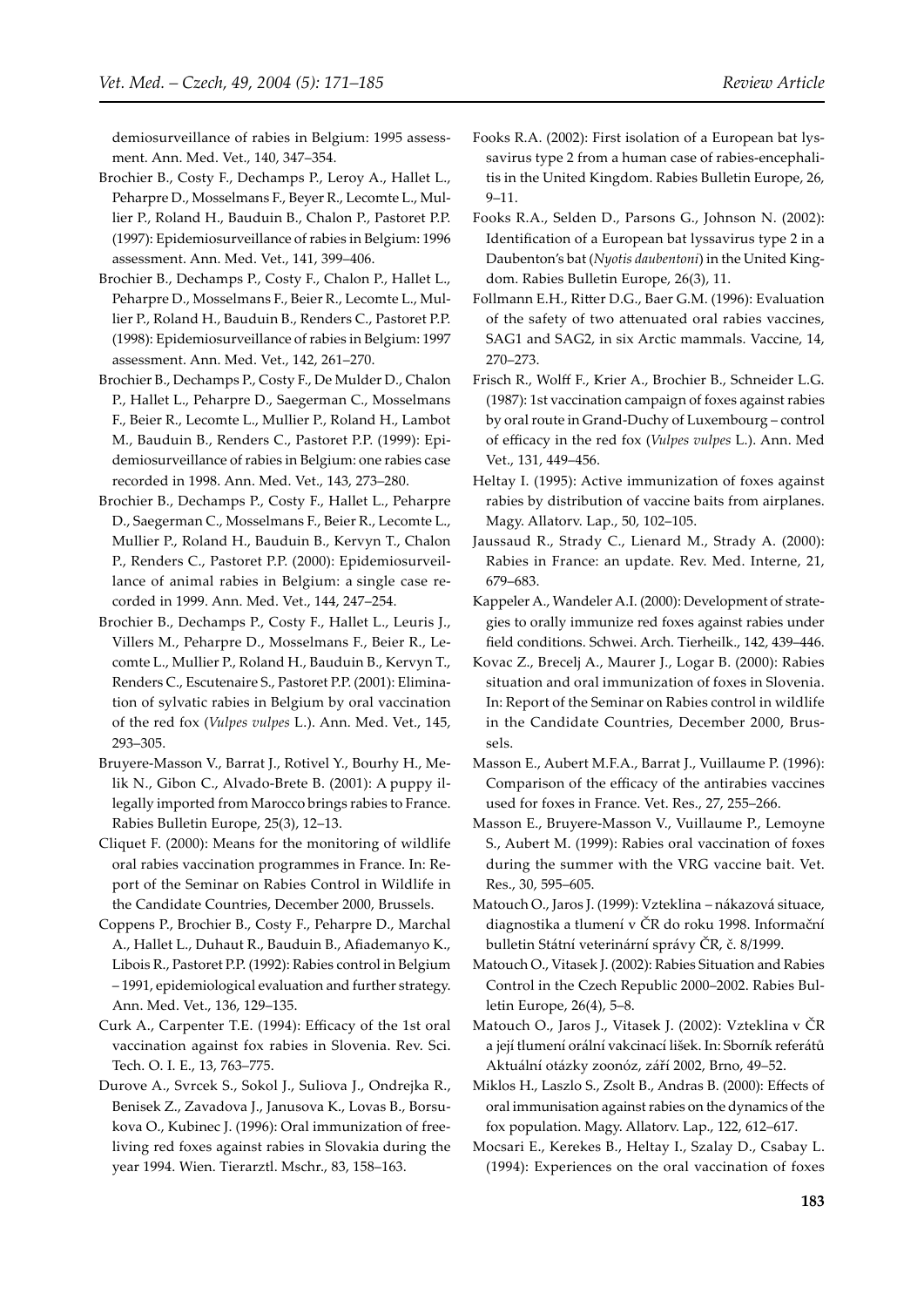against rabies in Hungary. Magy. Allatorv. Lap., 49, 10–15.

- Mutinelli F. (2002): Rabies control in Italy. In: WHO Meeting of Rabies Control in Middle and East European Countries, September 25th–27th 2002, Kosice, Slovakia.
- Muller W.W. (1995): Rabies in Europe and within this in Hungary – since the start of oral immunization. Magy. Allatorv. Lap., 50, 79–82.
- Muller W.W. (2002): Rabies free as understood by WHO and OIE. Rabies Bulletin Europe, 26(1), 13–14.
- Muller T., Schluter H. (1998): Oral immunization of red foxes (*Vulpes vulpes* L.) in Europe – a review. J. Etlik Vet. Microbiol., 9, 35–59.
- Muller T., Schluter H., Kautzsch S. (1995): Interaction between oral vaccination of red foxes against rabies and the fox population-dynamics. Tierarztl. Umschau, 50, 743–747.
- Muller U., Kappeler A., Zanoni R.G., Breitenmoser U. (2000): The development of rabies in Switzerland – landscape determines the course of wild animal epidemic. Schweiz. Arch. Tierheilk., 142, 431–438.
- Nagy A., Kerekes B. (1995): History and epizootiology of rabies. Magy. Allatorv. Lap., 50, 70–77.
- Nagy A., Kerekes B., Heltay I. (1995): Oral immunization of foxes (wildlife carnivores) – results in Hungary. Magy. Allatorv. Lap., 50, 95–100.
- Nowak E. (1993): Nyctereutes procyonoides Gray, 1834 – Marderhund. In: Stubbe M., Krapp F. (eds.): Handbuch der Säugetiere. Band 5/I – Raubsauger. Aula-Verlag, Wiesbaden. 215–248.
- Nyberg M., Kulonen K., Neuvonen E., Ekkommonen C., Nuorgam M., Westerling B. (1992): An epidemic of sylvatic rabies in Finland – descriptive epidemiology and results of oral vaccination. Acta Vet. Scand., 33, 43–57.
- Ondrejka R., Durove A., Svrcek S., Benisek Z., Suliova J. (1997): Isolation and identification of lyssa virus strains from the area of oral antirabies vaccination in Slovakia (in Slovak). Vet. Med. – Czech, 42, 57–60.
- Ondrejka R., Svrcek S., Benisek Z., Ondrejkova A., Sueli J., Maďar M., Franka R. (2002): Zhodnotenie patogenity vakcinačného kmeňa Vnukovo-32. In: Sborník referátů Aktuální otázky zoonóz, září 2002, Brno, 56–58.
- Ondrejková A., Franka R., Ondrejka R., Benisek Z., Sueli J., Svrcek S., Madar M. (2002): Identifikáca lyssavírusového kmeňa izolovaného z netopiera (*Eptesicus serotinus*) na Slovensku. Sborník referátů Aktuální otázky zoonóz, září 2002, Brno, 53–55.
- Pastoret P.P., Brochier B. (1998): Epidemiology and elimination of rabies in Western Europe. Vet. J., 156, 83–90.
- Pastoret P.P., Brochier B., Languet B., Thomas I., Paquot A., Bauduin B., Kieny M.P., Lecocq J.P., Debruyn J., Costy F., Antoine H., Desme�re P. (1988): First field trial of fox vaccination against rabies using a vacciniarabies recombinant virus. Vet. Rec., 123, 481–483.
- Schenzle D. (1995): On the question of further rabies control in Germany. Deut. Tierarztl. Wochenschr., 102, 421–424.
- Schluter H., Muller T. (1995): Tollwutbekaempfung in Deutschland. Ergebnisse und Schlussfolgerungen aus ueber 10jaehriger Bekaempfung. Tieaerztl. Umsch., 50, 748–758.
- Schneider L.G., Cox J.H. (1983): A field trial for the oral immunization of foxes against rabies in the Federal-Republic of Germany. Safety, efficacy and stability of the SAD-B19 vaccine. Tierarztl. Umsch., 38, 315.
- Schuster P., Muller T., Vos A., Selhorst T., Neubert L., Pommerening E. (2001): Comparative immunogenicity and efficacy studies with oral rabies virus vaccine SAD P5/88 in raccoon dogs and red foxes. Acta Vet. Hung., 49, 285–290.
- Smith G.C. (1995): Modelling rabies control in the UK: The inclusion of vaccination. Mammalia, 59, 629–637.
- Smith G.C. (2002): The role of the Badger (*Meles meles*) in rabies epizootiology and the implications for Great Britain. Mammal Rev., 32, 12–25.
- Smith G.C., Cheeseman C.L. (2002): A mathematical model for the control of diseases in wildlife populations: culling, vaccination and fertility control. Ecol. Model., 150, 45–53.
- Steck F., Wandeler A., Bichsel P., Capt S., Hafliger U., Schneider L. (1982a): Oral immunization of foxes against rabies – laboratory and field studies. Comp. Immunol. Microbiol. Infect. Dis., 5, 165–171.
- Steck F., Wandeler A., Bichsel P., Capt S., Schneider L. (1982b): Oral immunization of foxes against rabies – a field-study. Zbl. Vet. B, 29, 372–396.
- Stohr K., Meslin F.X. (1996): Progress and setbacks in the oral immunisation of foxes against rabies in Europe. Vet. Rec., 139, 32–35.
- Suppo C., Naulin J.M., Langlais M., Artois M. (2000): A modelling approach to vaccination and contraception programmes for rabies control in fox populations. In: Proc. Roy. Soc. London, Series B-Biol. Sci., 267, 1575– 1582.
- Thulke H.H., Staubach C., Tischendorf L., Muller M.S., Schluter H. (1997): New insight into the challenge of continued rabies control in Germany. Deut. Tierarztl. Wochenschr., 104, 492–495.
- Vogl D. (2002): The reinfection of rabies of Karnten (Carinthia) in Austria – the run of events. Rabies Bulletin Europe, 26(1), 10–11.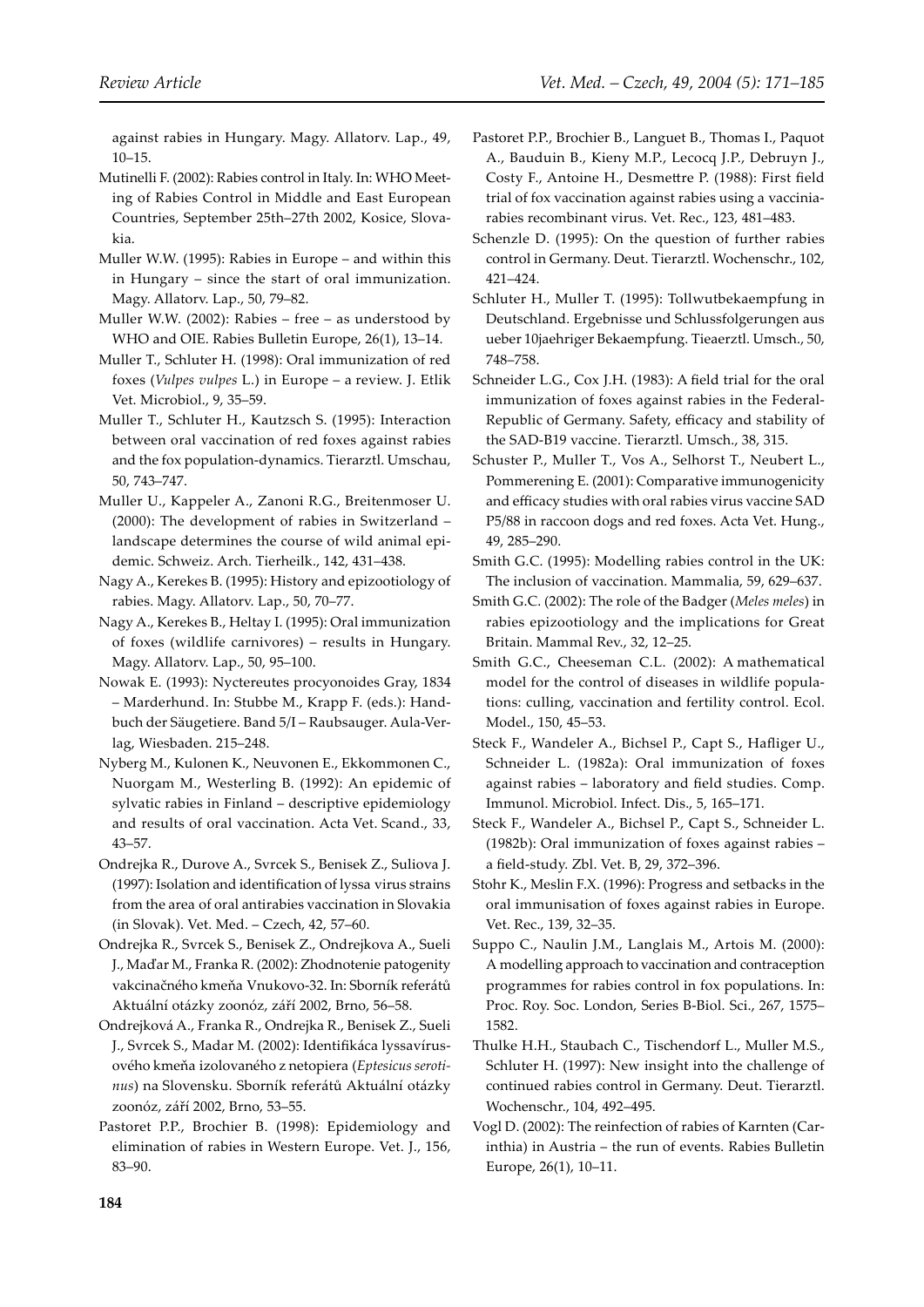- Vos A. (1995): Population-dynamics of the red fox (*Vulpes vulpes* L.) after the disappearance of rabies in county Garmisch-Partenkirchen, Germany, 1987–1992. Ann. Zool. Fenn., 32, 93–97.
- Vos A., Mueller T., Schuster P., Schlueter H., Neubert A. (2000): Oral vaccination of foxes against rabies with SAD B19 in Europe, 1983–1988: A review. Vet. Bull., 70, No. 1.
- Vos A., Muller T., Schuster P., Selhorst T., Wenzel U. (2001): Maternal immunity against rabies in raccoon dogs. Acta Vet. Hung., 49, 291–294.
- Wandeler A.I. (2000): Oral immunization against rabies: afterthoughts and foresight. Schweiz. Arch. Tierheilk., 142, 455–462.
- Wandeler A.I., Capt S., Gerber H., Kappeler A., Kipfer R. (1988a): Rabies epidemiology, natural barriers and fox vaccination. Parassitologia, 30, 53–57.
- Wandeler A.I., Capt S., Kappeler A., Hauser R. (1988b): Oral Immunization of wildlife against rabies – concept and 1st field experiments. Rev. Infect. Dis., 10, S649– S653.
- Zanoni R.G., Kappeler A., Muller U.M., Muller C., Wandeler A.I., Breitenmoser U. (2000): Rabies free status of Switzerland after 30 years of fox rabies. Schweiz. Arch. Tierheilk., 142, 423–429.
- Zienius D., Bagdonas J., Dranseika A. (2003): Epidemiological situation of rabies in Lithuania from 1990 to 2000. Vet. Microbiol., 93, 91–100.
- Zmudzinski J.F., Smreczak M. (2000): Rabies situation and rabies control in Poland. In: Report of the Seminar on Rabies control in wild life in the Candidate Countries, December 2000, Brussels.

Received: 03–10–01 Accepted after corrections: 04-01-28

*Corresponding Author*

MVDr. Josef Vitasek, PhD., State Veterinary Administration CR, Slezska 7, 120 56 Prague 2, Czech Republic Tel. +420 227 010 144, e-mail: j.vitasek@svscr.cz